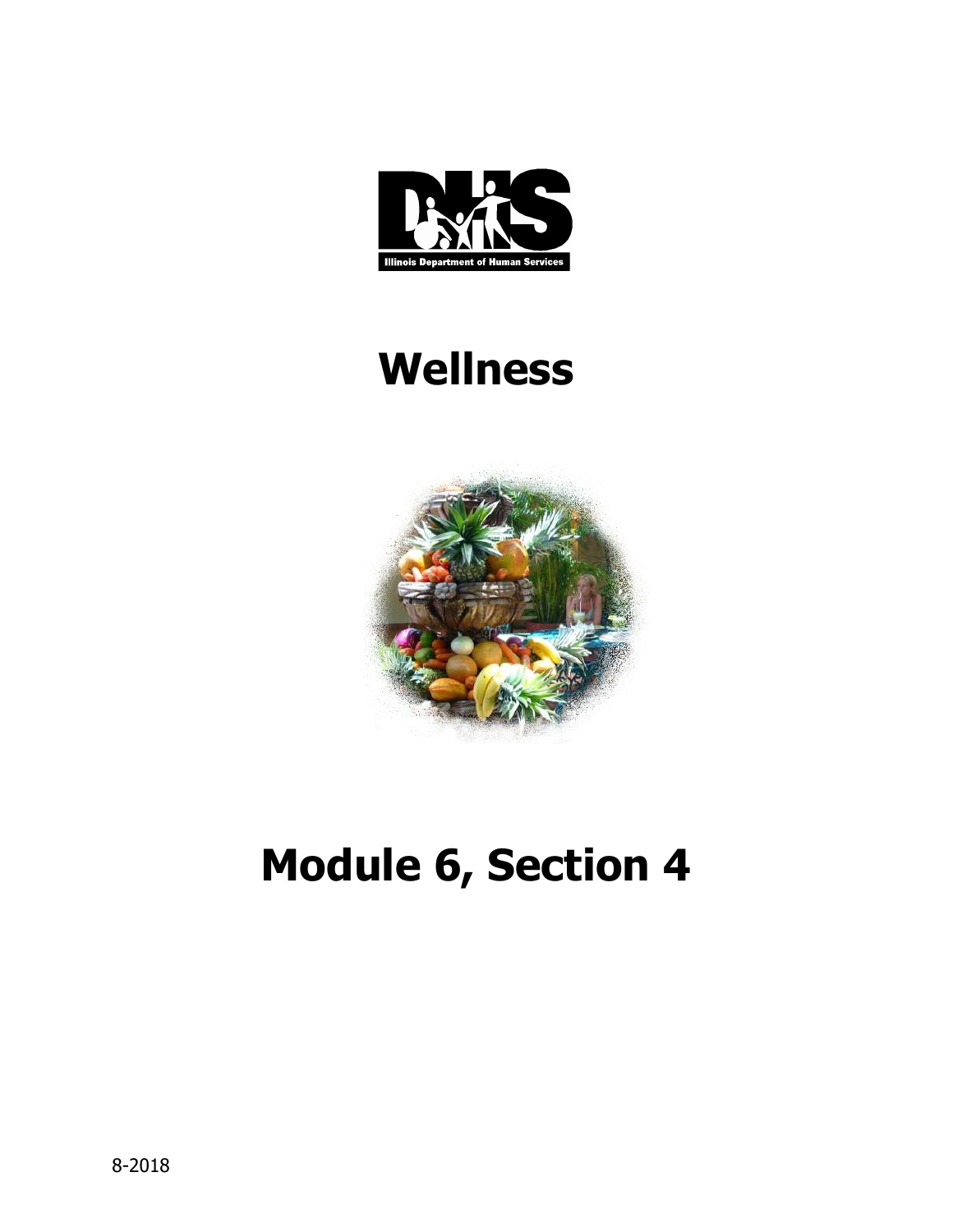### **TABLE OF CONTENTS**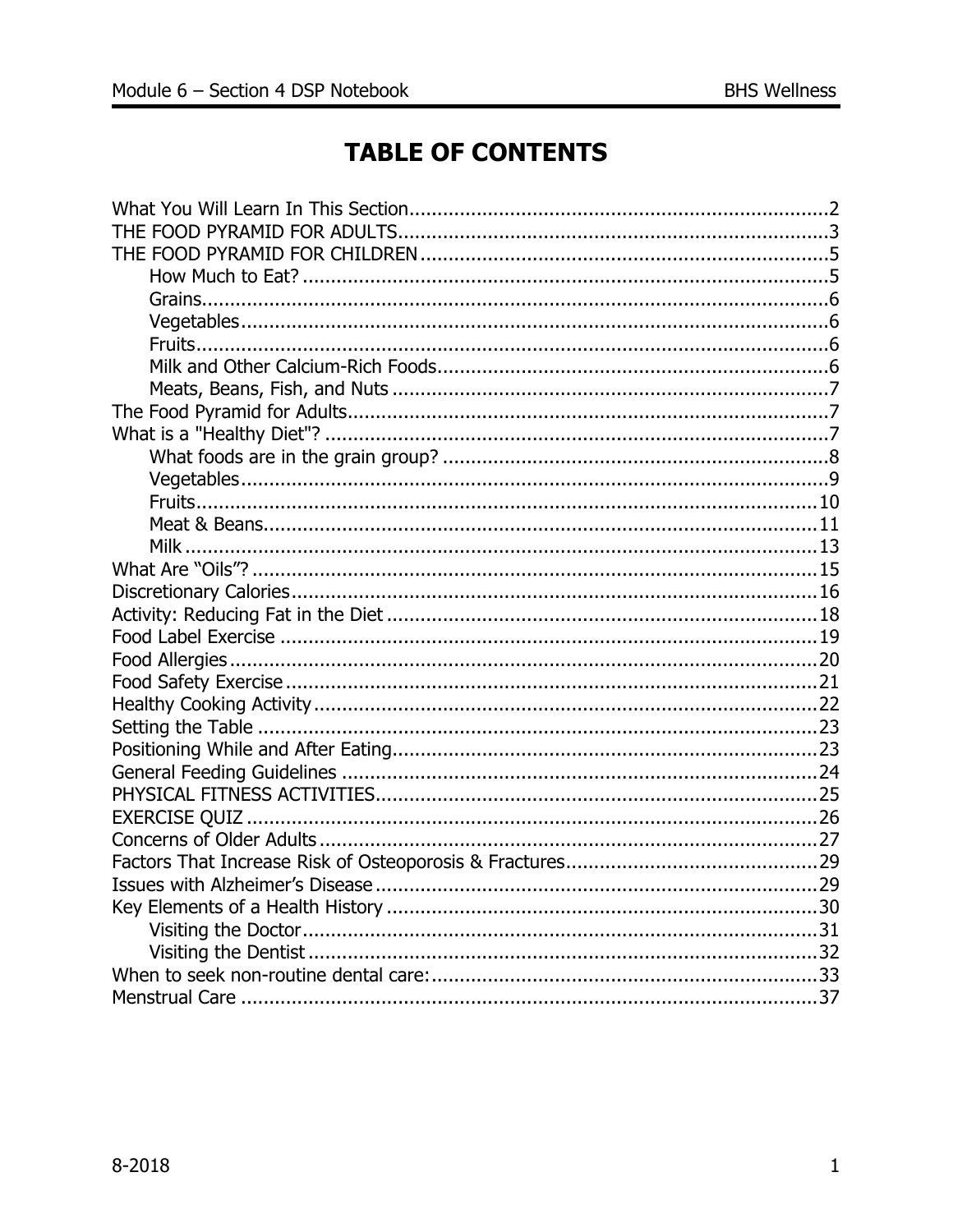This section contains information for Direct Support Persons (DSPs) who provide supports to adults and/or to children and young adults who receive home and community based services through one of the Division of DD's Medicaid Home and Community-Based Services waiver programs. The service delivery methods are participant and family directed. Direct care providers can be employees of the person and his/her family, or employed through community agencies.

### What You Will Learn in This Section

- Nutritional guidelines for children and adults.
- Balanced diet by eating variety of foods.
- The various healthy food groups.
- Recommended selection of food groups.
- How to select healthier foods and encourage exercise.

Part of your job as a DSP may be assisting individuals with meal planning, preparation and cleanup. Although you should guide individuals in eating healthy meals, you are encouraged to have a nutritionist look at the menus.

The U.S. Department of Agriculture (USDA) has released a guide to good nutrition called the "Food Pyramid." There is a special one for children that also stresses exercise and keeping active. Meals for children living in DHS-funded children group homes must be prepared and served to provide them with recommended dietary allowances. See the Office of Child and Family Policy DCFS Web Resource Rule 403, Licensing Standard for Group Homes by visiting their website at:

http://dcfswebresource.prairienet.org/rules/rules\_403/homepage.phtml?page=4

This section contains nutrition guidelines for both adults and children.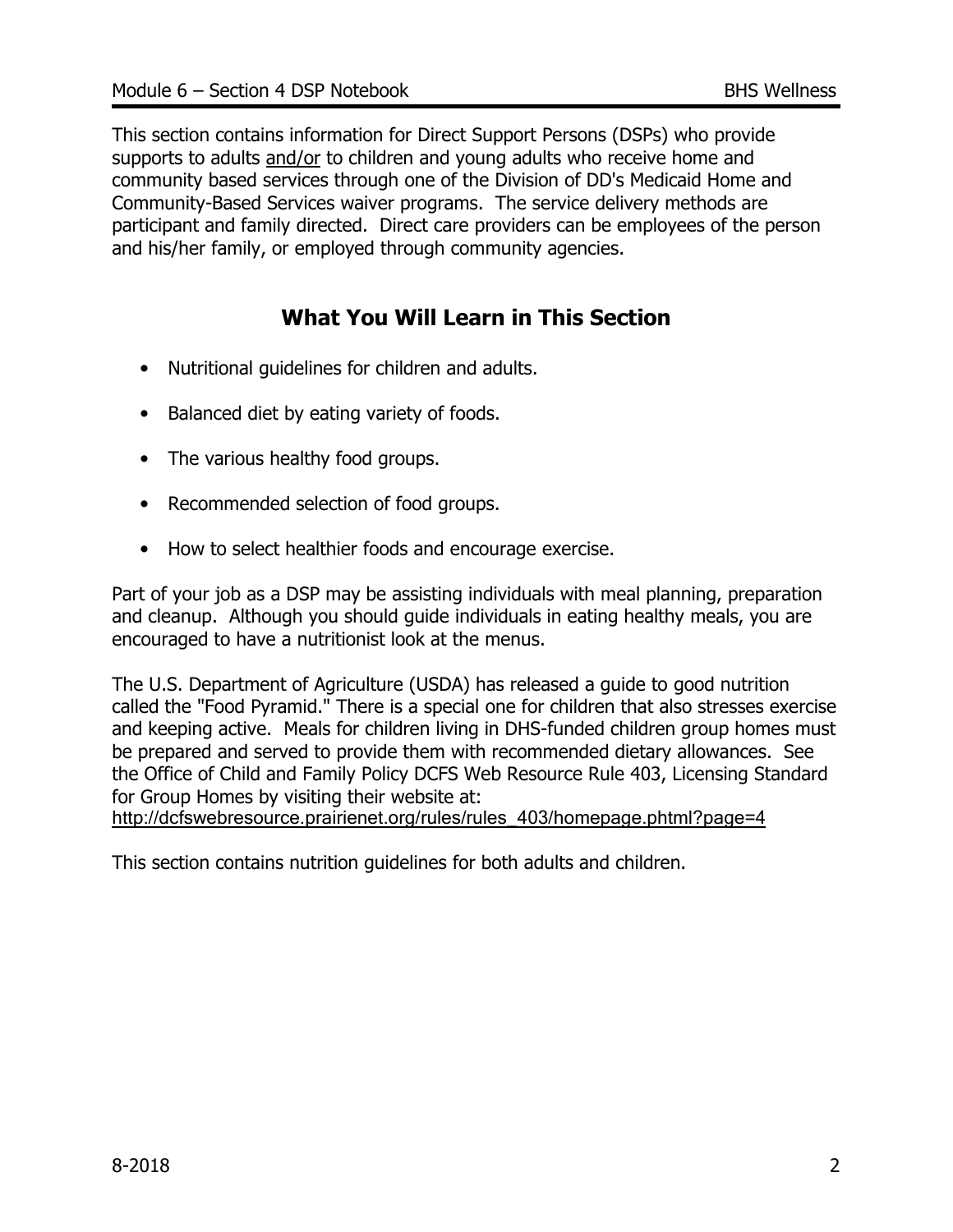### THE FOOD Plate FOR ADULTS

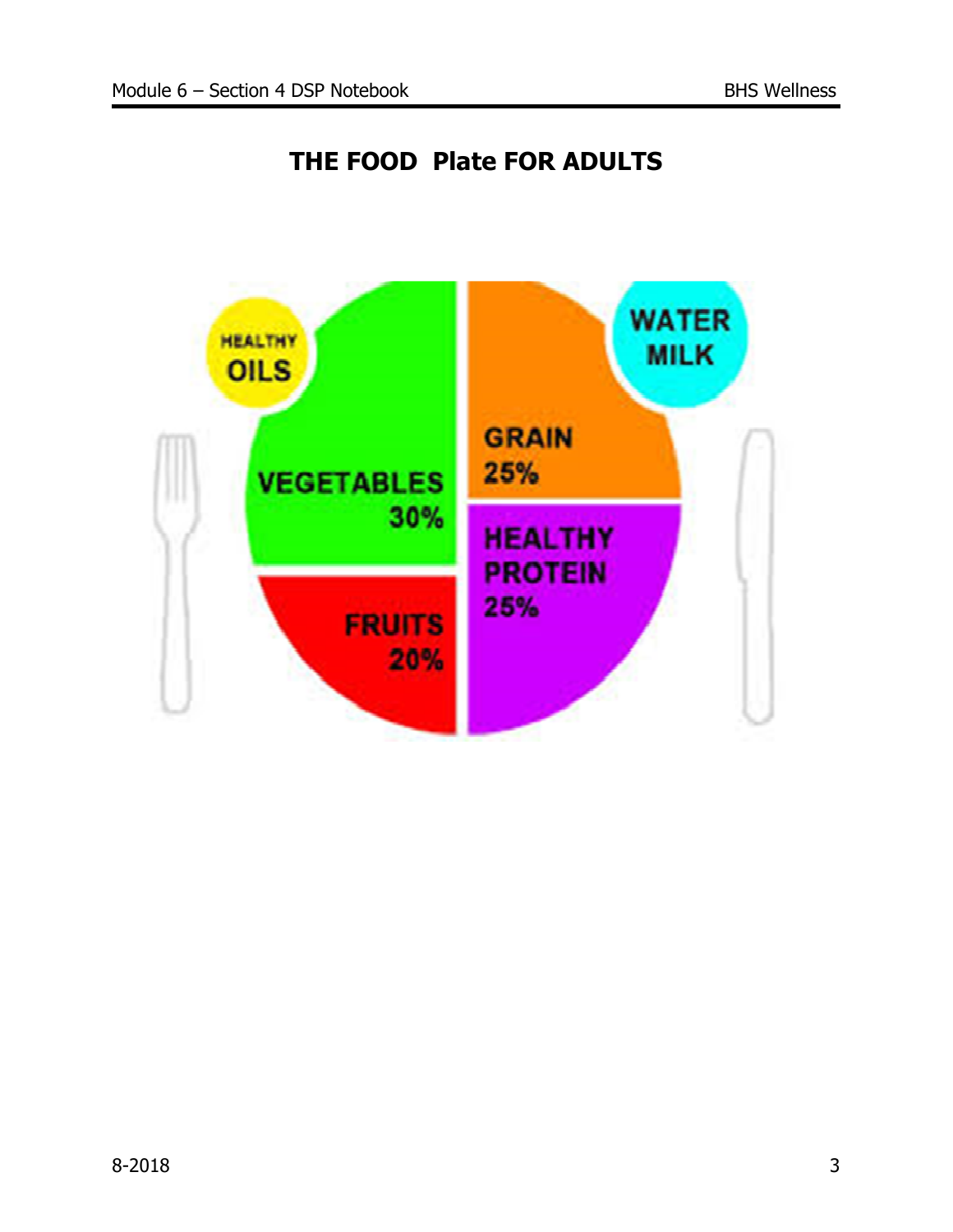

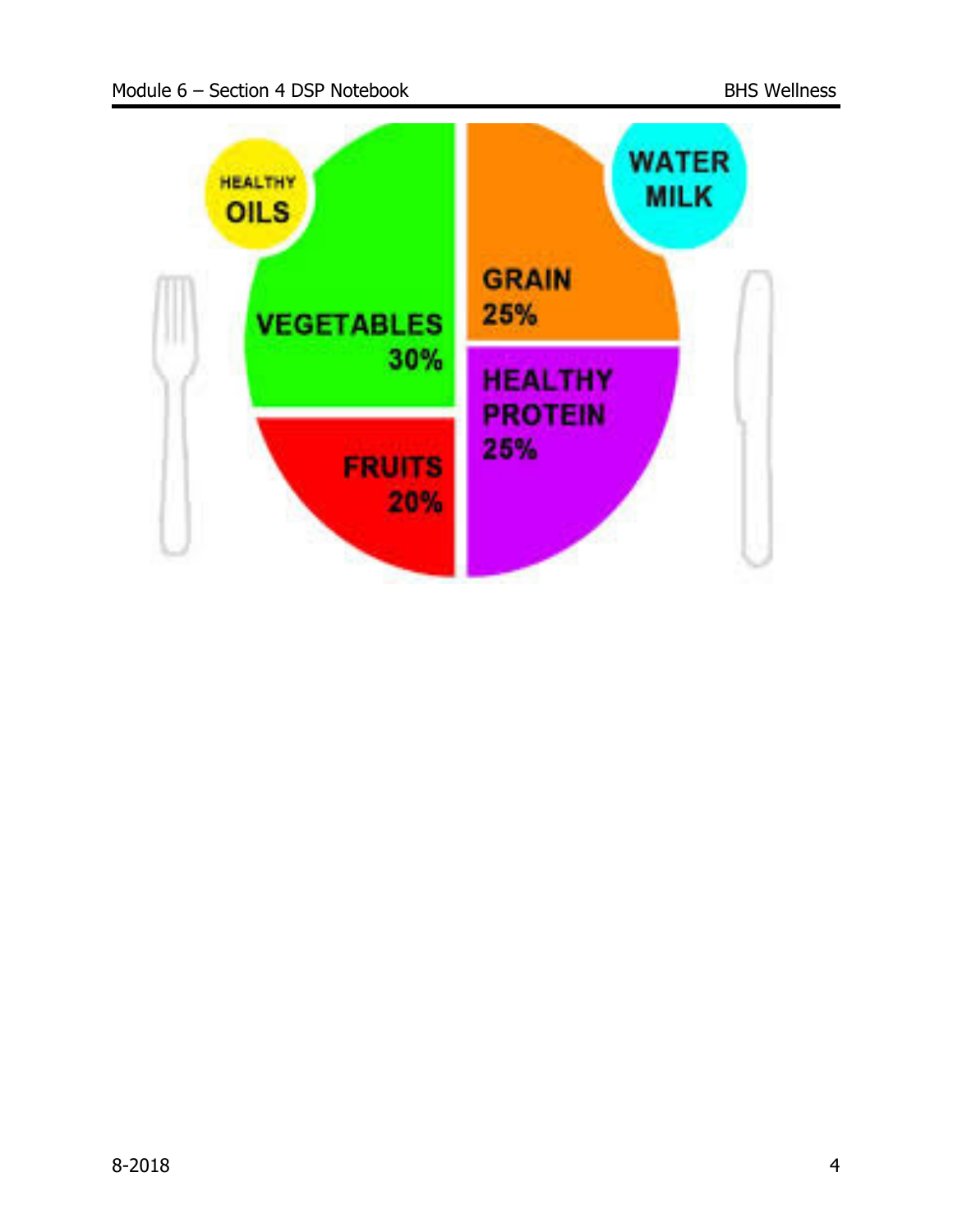### THE FOOD PLATE FOR CHILDREN

A Guide to Good Nutrition The Food Plate Guide is one way for people to understand how to eat healthy. A rainbow of colored, vertical stripes represents the five food groups plus fats and oils. Here's what the colors stand for:

- $\bullet$  orange grains
- green vegetables
- $\bullet$  red fruits
- yellow fats and oils
- $\bullet$  blue milk and dairy products
- purple meat, beans, fish, and nuts

The U.S. Department of Agriculture (USDA) changed the pyramid in 2005 because they wanted to do a better job of telling Americans how to be healthy. The agency later released a special version for kids. It is important for kids to exercise and be active every day. In other words, play a lot! The steps are also a way of saying that you can make changes little by little to be healthier. One step at a time, get it?

**Eat a variety of foods.** A balanced diet is one that includes all the food groups. In other words, have foods from every color, every day.

Eat less of some foods, and more of others. You can see that the bands for meat and protein (purple) and oils (yellow) are skinnier than the others. That's because you need less of those kinds of foods than you do of fruits, vegetables, grains, and dairy foods.

You also can see the bands start out wider and get thinner as they approach the top. That's designed to show you that not all foods are created equal, even within a healthy food group like fruit. For instance, apple pie would be in that thin part of the fruit band because it has a lot of added sugar and fat. A whole apple — crunch! — would be down in the wide part because you can eat more of those within a healthy diet.

**Make it personal.** Through the USDA's My Plate website, people can get personalized recommendations about the mix of foods they need to eat and how much they should be eating. There is a kids' version of the website available too.

### How Much to Eat?

Everyone wants to know how much they should eat to stay healthy. It's a tricky question, though. It depends on your age, whether you're a girl or a boy, and how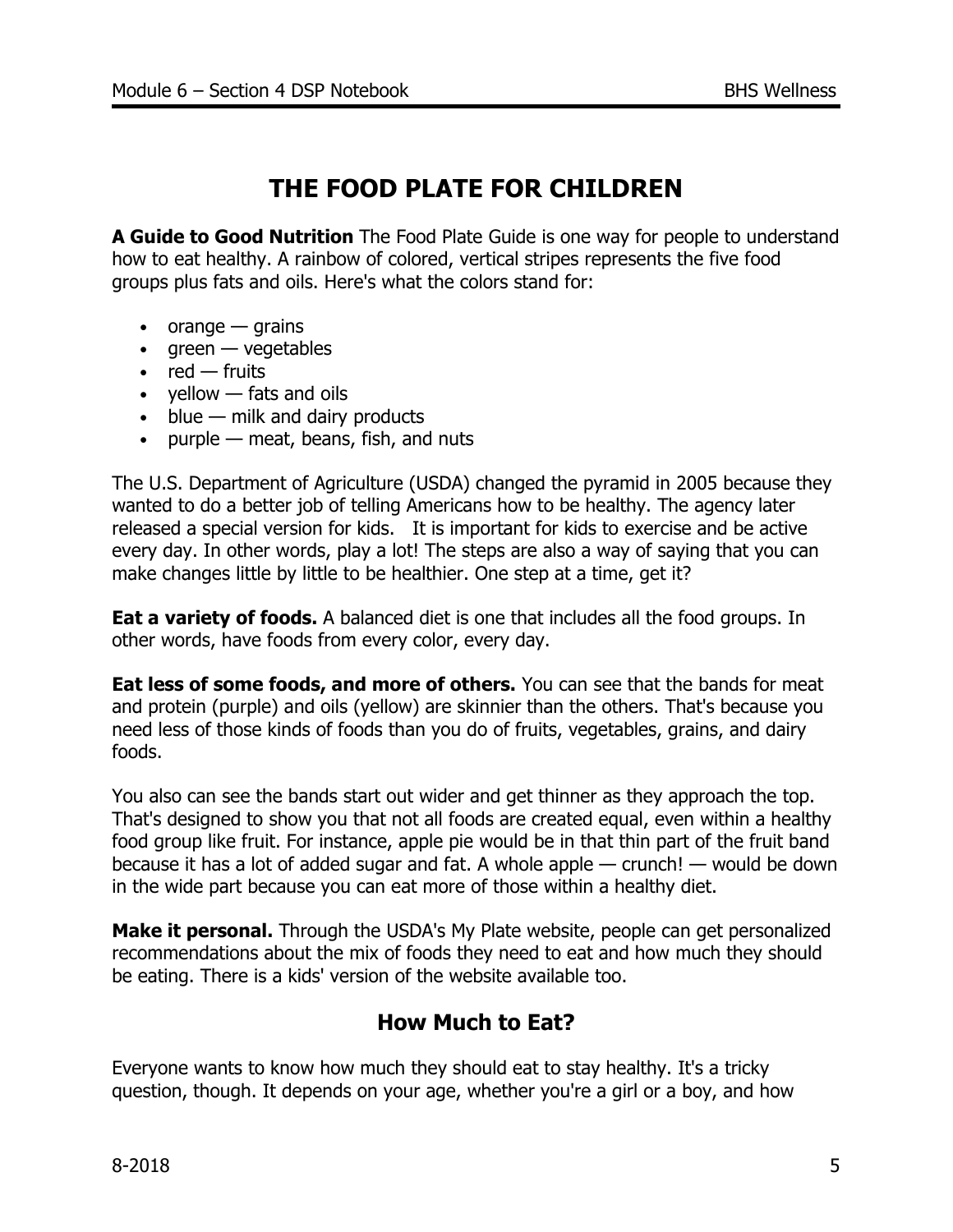active you are. Kids who are more active burn more calories, so they need more calories. But we can give you some estimates for how much you need of each food group. www.mypyramid.gov

### **Grains**

Grains are measured out in ounce equivalents. What the heck are they? Ounce equivalents are just another way of showing a serving size.

Here are ounce equivalents for common grain foods. An ounce equivalent equals:

- 1 slice of bread
- 1/2 cup of cooked cereal, like oatmeal
- $\cdot$   $\frac{1}{2}$  cup of rice or pasta
- 1 cup of cold cereal

\* 4- to 8-year-olds need 4–5 ounce equivalents each day.

\* 9- to 13-year-old girls need 5 ounce equivalents each day.

\* 9- to 13-year-old boys need 6 ounce equivalents each day.

And one last thing about grains: Try to make at least half of your grain servings whole grains, such as 100% whole-wheat bread, brown rice, and oatmeal.

### Vegetables

Of course, you need your vegetables, especially those dark green and orange ones. But how much is enough? Vegetable servings are measured in cups.

- $*$  4- to 8-year-olds need  $1\frac{1}{2}$  cups of veggies each day.
- \* 9- to 13-year-old girls need 2 cups of veggies each day.
- \* 9- to 13-year-old boys need 2½ cups of veggies each day.

### Fruits

Sweet, juicy fruit is definitely part of a healthy diet. Here's how much you need:

- $*$  4- to 8-year-olds need  $1-1\frac{1}{2}$  cups of fruit each day.
- $*$  9- to 13-year-olds need 1 $\frac{1}{2}$  cups of fruit each day.

### Milk and Other Calcium-Rich Foods

Calcium builds strong bones to last a lifetime, so you need these foods in your diet.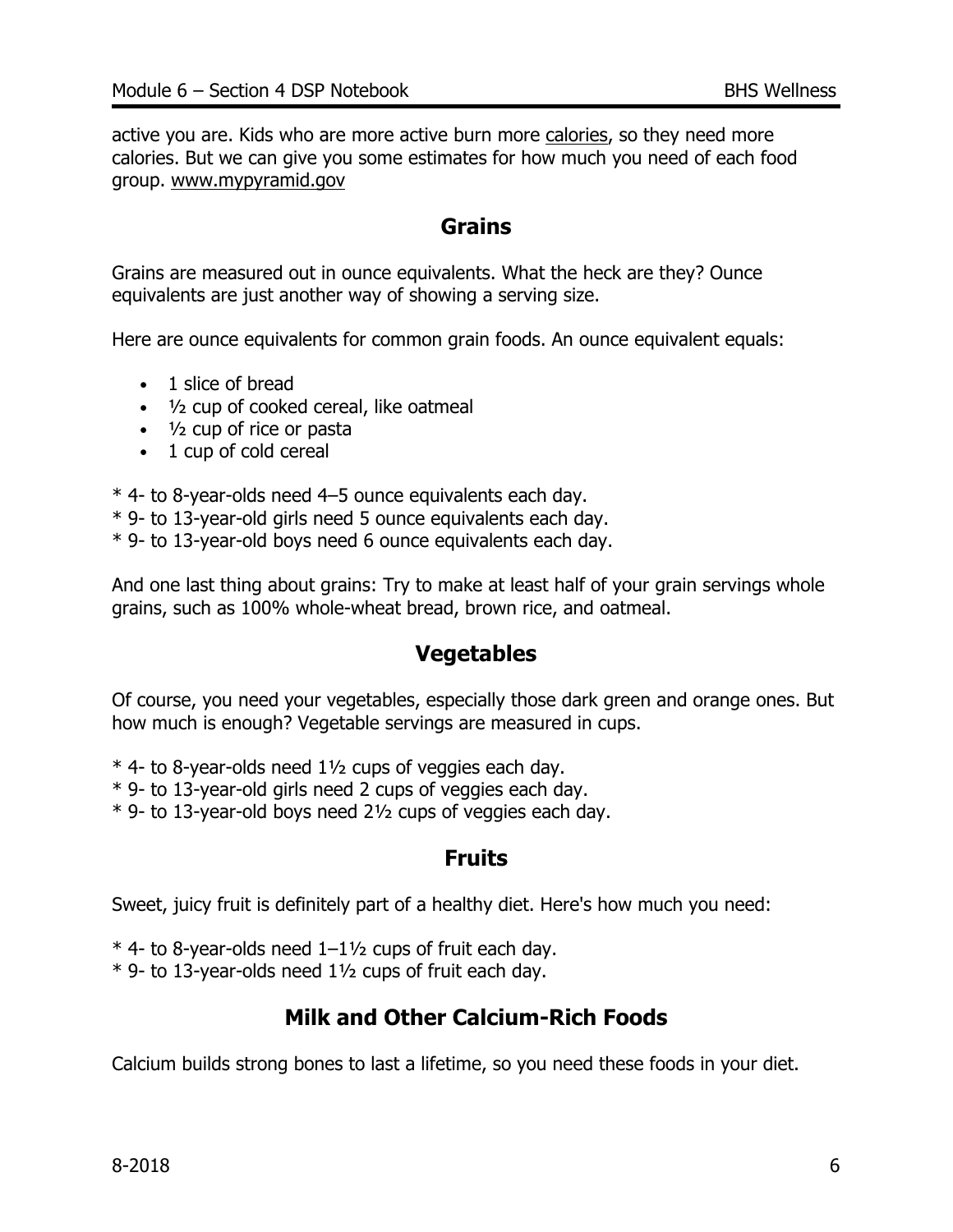\* 4- to 8-year-olds need 2 cups of milk (or another calcium-rich food) each day.

\* 9- to 13-year-olds need 3 cups of milk (or another calcium-rich food) each day.

If you want something other than milk, you can substitute yogurt, cheese, or calciumfortified orange juice  $-$  just to name a few.

### Meats, Beans, Fish, and Nuts

These foods contain iron and lots of other important nutrients. Like grains, these foods are measured in ounce equivalents.

An ounce equivalent of this group would be:

- 1 ounce of meat, poultry, or fish
- 1/4 cup cooked dry beans
- $\bullet$  1 egg
- 1 tablespoon of peanut butter
- ½ ounce (about a small handful) of nuts or seeds

\* 4- to 8-year-olds need 3–4 ounce equivalents each day.

\* 9- to 13-year-olds need 5 ounce equivalents each day.

Whoa! That's a lot to swallow. The good news is that your mom, dad, and the other grown-ups in your life will help you eat what you need to stay healthy. There's more good news — you don't have to become a perfect eater overnight. Reviewed by: Mary L. Gavin, MD

### The Food Plate for Adults

### What is a "Healthy Diet"?

The Dietary Guidelines describe a **healthy diet** as one that

- Emphasizes fruits, vegetables, whole grains, and fat-free or low-fat milk and milk products;
- Includes lean meats, poultry, fish, beans, eggs, and nuts; and
- Is low in saturated fats, *trans* fats, cholesterol, salt (sodium), and added sugars.

The recommendations in the Dietary Guidelines are for the general public over 2 years of age. This is not a therapeutic diet for any specific health condition. Individuals with a chronic health condition should consult with a health care provider to determine what dietary pattern is appropriate for them.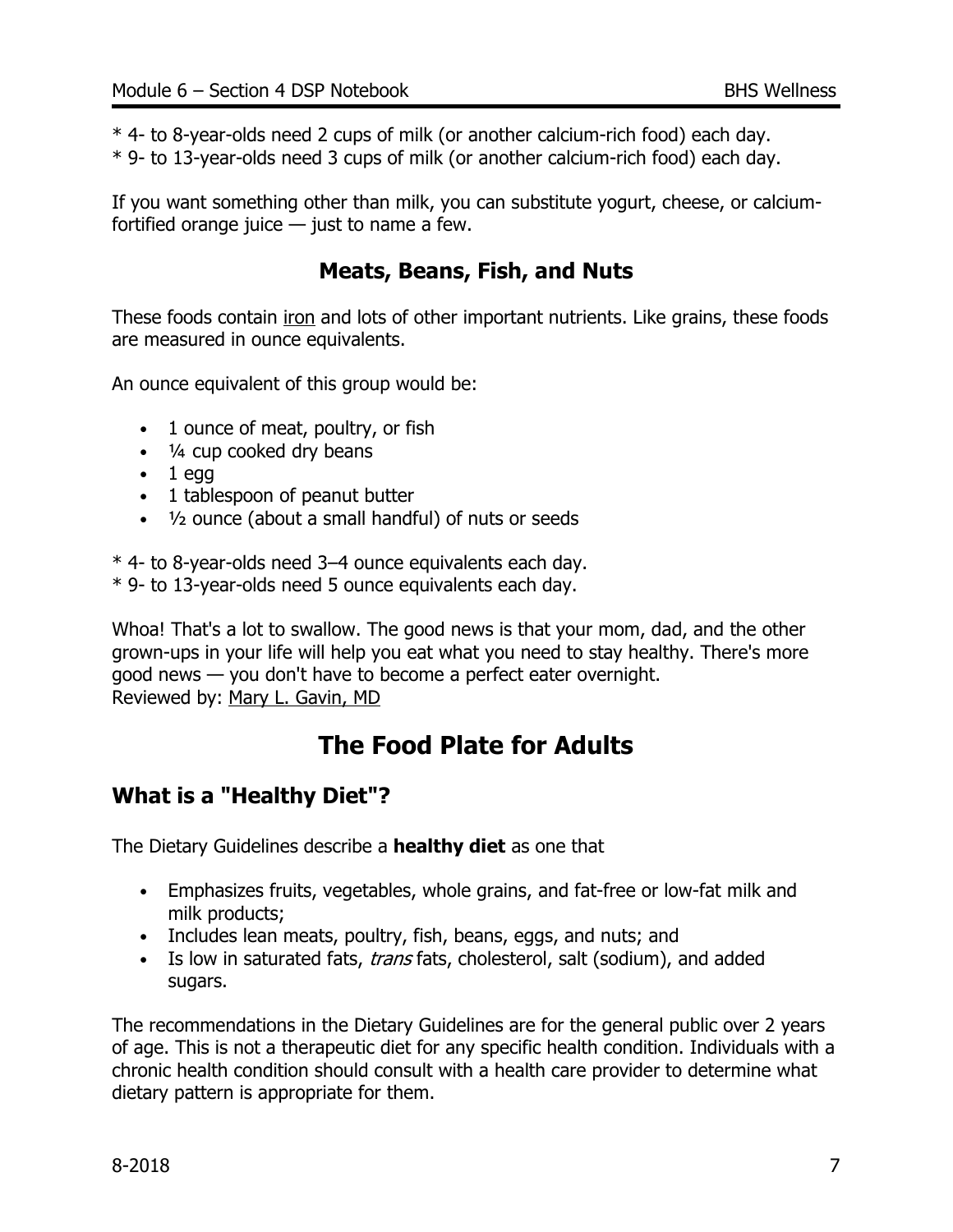**Grains:** Make half your grains whole.

- East at least 3 ounces of whole grain bread, cereal, crackers, rice or pasta every day.
- Look for the "whole" before the grain name in the list of ingredients.

### What foods are in the grain group?

Any food made from wheat, rice, oats, cornmeal, barley or another cereal grain is a grain product. Bread, pasta, oatmeal, breakfast cereals, tortillas, and grits are examples of grain products.

Grains are divided into 2 subgroups, whole grains and refined grains.

Whole grains contain the entire grain kernel -- the bran, germ, and endosperm. Examples include:

- whole-wheat flour
- bulgur (cracked wheat)
- oatmeal
- whole cornmeal
- brown rice

Refined grains have been milled, a process that removes the bran and germ. This is done to give grains a finer texture and improve their shelf life, but it also removes dietary fiber, iron, and many B vitamins. Some examples of refined grain products are:

- white flour
- de-germen cornmeal
- white bread
- white rice

Most refined grains are *enriched*. This means certain B vitamins (thiamin, riboflavin, niacin, folic acid) and iron are added back after processing. Fiber is not added back to enriched grains. Check the ingredient list on refined grain products to make sure that the word "enriched" is included in the grain name. Some food products are made from mixtures of whole grains and refined grains.

### Whole grains:

brown rice buckwheat bulgur (cracked wheat) Refined grains: cornbread\* corn tortillas\* couscous\*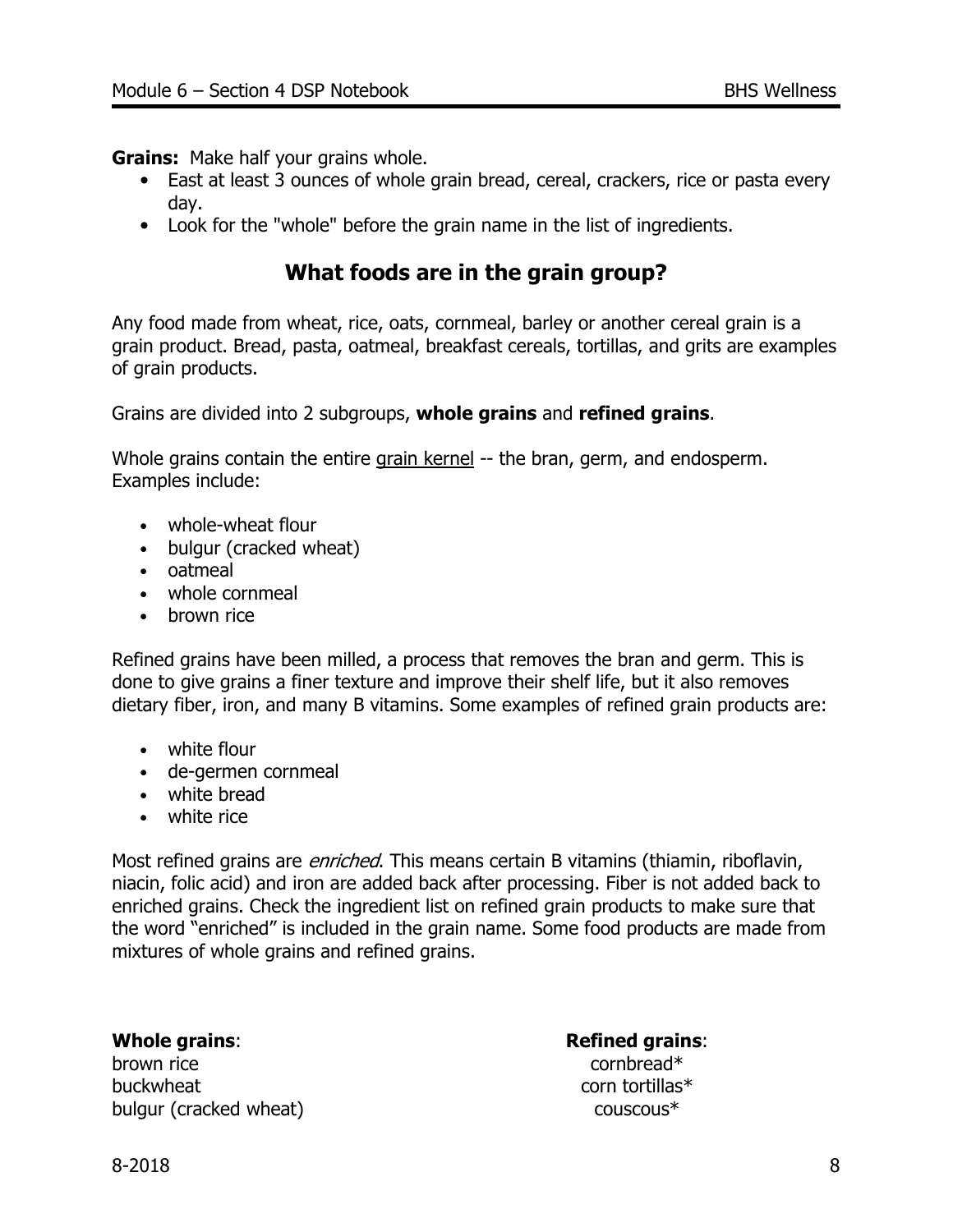oatmeal popcorn

Ready-to-eat breakfast cereals: whole wheat cereal flakes muesli

whole grain barley whole grain cornmeal whole rye whole wheat bread whole wheat crackers whole wheat pasta whole wheat sandwich buns and rolls whole wheat tortillas wild rice

crackers\* flour tortillas\* grits noodles\*

> Pasta\* spaghetti macaroni

pitas\* pretzels

Ready-to-eat breakfast cereals corn flakes

white bread white sandwich buns and rolls white rice.

#### Less common whole grains:

amaranth millet quinoa sorghum triticale

\*Most of these products are made from refined grains. Some are made from whole grains. Check the ingredient list for the words "whole grain" or "whole wheat" to decide if they are made from a whole grain. Some foods are made from a mixture of whole and refined grains.

Some grain products contain significant amounts of bran. Bran provides fiber, which is important for health. However, products with added bran or bran alone (e.g., oat bran) are not necessarily whole grain products.

### Vegetables

- East darker green veggies
- Eat more orange veggies
- East more dry beans and peas

### What foods are in the vegetable group?

Any vegetable or 100% vegetable juice counts as a member of the vegetable group. Vegetables may be raw or cooked; fresh, frozen, canned, or dried/dehydrated; and may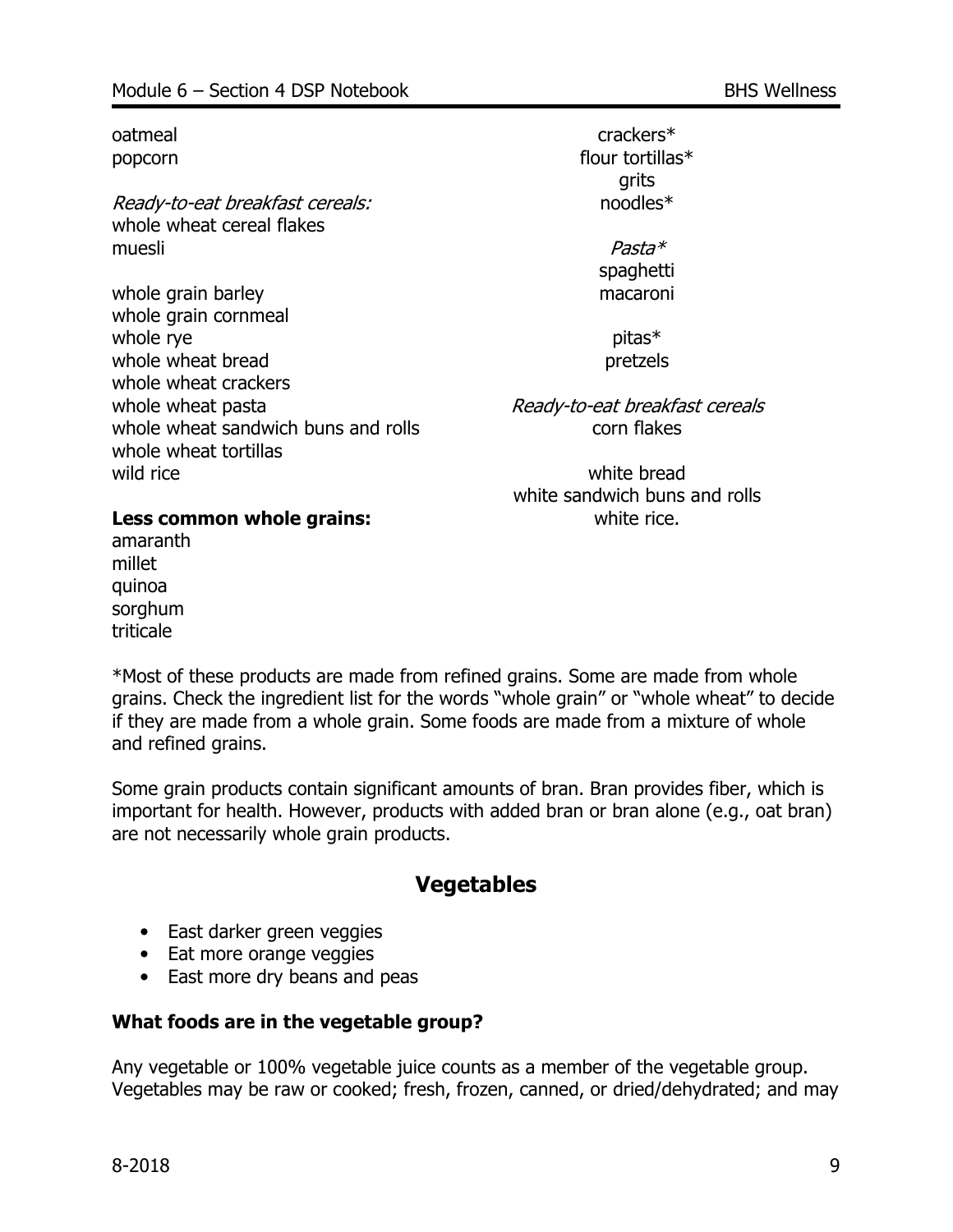be whole, cut-up, or mashed.

Vegetables are organized into 5 subgroups, based on their nutrient content. Some commonly eaten vegetables in each subgroup are:

#### Dark green vegetables

bok choy broccoli collard greens dark green leafy lettuce kale mesclun mustard greens romaine lettuce spinach turnip greens watercress

#### Orange vegetables

acorn squash butternut squash carrots Hubbard squash pumpkin sweet potatoes

### Dry beans and peas

black beans black-eyed peas garbanzo beans (chickpeas) kidney beans lentils lima beans (mature) navy beans pinto beans soy beans split peas tofu (bean curd made from soybeans) white beans

### Starchy vegetables

corn green peas lima beans (green) potatoes

#### Other vegetables

artichokes asparagus bean sprouts beets Brussels sprouts cabbage cauliflower celery cucumbers eggplant green beans green or red peppers iceberg (head) lettuce mushrooms okra onions parsnips tomatoes tomato juice vegetable juice turnips wax beans zucchini

### Fruits

• Eat a variety of fruit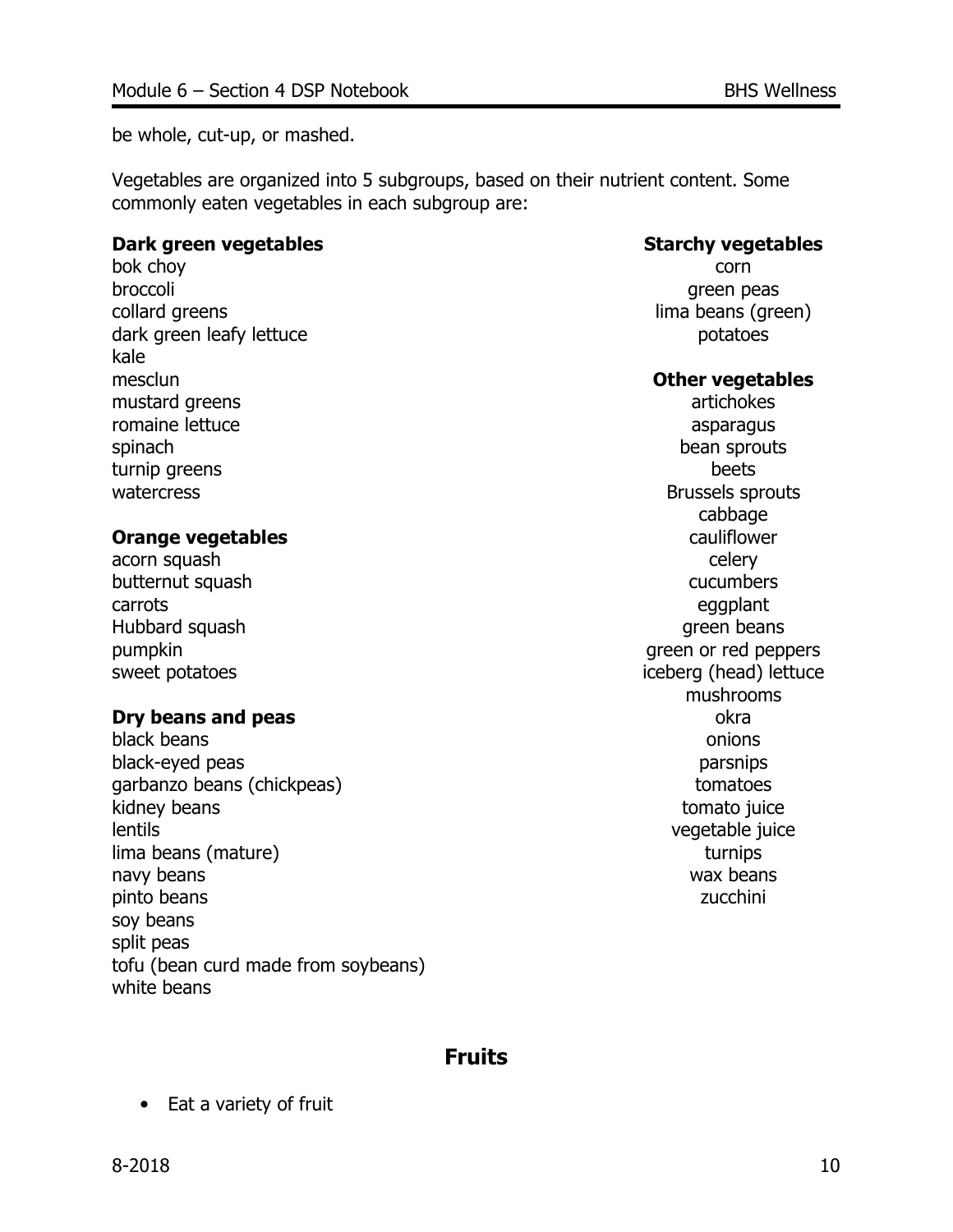- Choose fresh, frozen canned or dried fruit
- Go easy on fruit juices

### What foods are in the fruit group?

Any fruit or 100% fruit juice counts as part of the fruit group. Fruits may be fresh, canned, frozen, or dried, and may be whole, cut-up, or pureed. Some commonly eaten fruits are:

| Apples<br><b>Apricots</b><br>Avocado | <b>Mixed fruits:</b><br>fruit cocktail |
|--------------------------------------|----------------------------------------|
| <b>Bananas</b>                       | <b>Nectarines</b>                      |
|                                      | Oranges                                |
| <b>Berries:</b>                      | Peaches                                |
| strawberries                         | Pears                                  |
| blueberries                          | Papaya                                 |
| raspberries                          | Pineapple                              |
| cherries                             | Plums                                  |
|                                      | Prunes                                 |
| Grapefruit                           | Raisins                                |
| Grapes                               | <b>Tangerines</b>                      |
| Kiwi fruit                           |                                        |
| Lemons                               | 100% Fruit juice:                      |
| Limes                                | orange                                 |
| Mangoes                              | apple                                  |
|                                      | grape                                  |
| <b>Melons:</b>                       | grapefruit                             |
| cantaloupe                           |                                        |
| honeydew                             |                                        |

### Meat & Beans

### Go lean on protein

watermelon

- Choose low-fat or lean meats and poultry
- Bake it, broil it, or grill it
- Vary your choices with more fish, beans, peas, nuts and seeds.

#### What foods are included in the meat, poultry, fish, dry beans, eggs, and nuts (meat & beans) group?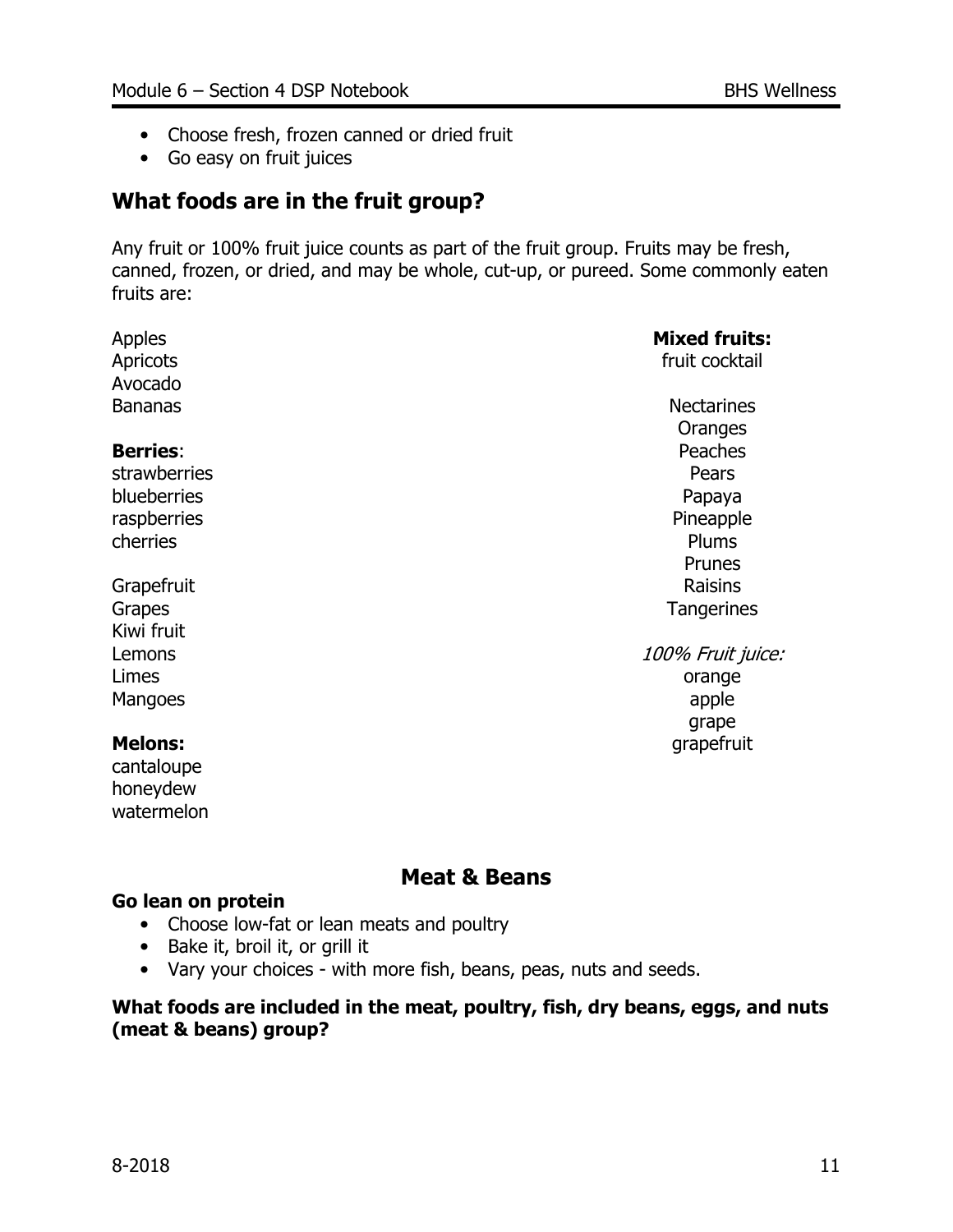All foods made from meat, poultry, fish, dry beans or peas, eggs, nuts, and seeds are considered part of this group. Dry beans and peas are part of this group as well as the vegetable group.

Most meat and poultry choices should be lean or low-fat. Fish, nuts, and seeds contain healthy oils, so choose these foods frequently instead of meat or poultry.

Some commonly eaten choices in the Meat and Beans group, with selection tips, are:

| Meats*              | Dry beans and peas:                | Fish*                       |
|---------------------|------------------------------------|-----------------------------|
| Lean cuts of.       | black beans                        | <b>Finfish such as:</b>     |
| beef                | black-eyed peas                    | catfish                     |
| ham                 | chickpeas (garbanzo beans)         | cod                         |
| lamb                | falafel                            | flounder                    |
| pork                | kidney beans                       | haddock                     |
| veal                | lentils                            | halibut                     |
|                     | lima beans (mature)                | herring                     |
| <b>Game meats:</b>  | navy beans                         | mackerel                    |
| bison               | pinto beans                        | pollock                     |
| rabbit              | soy beans                          | porgy                       |
| venison             | split peas                         | salmon                      |
|                     | tofu (bean curd made from soy      | sea bass                    |
| Lean ground meats:  | beans)                             | snapper                     |
| beef                | white beans                        | swordfish                   |
| pork                | bean burgers                       | trout                       |
| lamb                | garden burgers                     | tuna                        |
|                     | veggie burgers                     |                             |
| Lean luncheon meats |                                    | <b>Shellfish such as:</b>   |
| Organ meats:        | tempeh                             | clams                       |
| liver               | texturized vegetable protein (TVP) | crab                        |
| giblets             |                                    | crayfish                    |
|                     | Nuts & seeds*                      | lobster                     |
| Poultry*            | almonds                            | mussels                     |
| chicken             | cashews                            | octopus                     |
| duck                | hazelnuts (filberts)               | oysters                     |
| goose               | mixed nuts                         | scallops                    |
| turkey              | peanuts                            | squid (calamari)            |
| ground chicken and  | peanut butter                      | shrimp                      |
| turkey              | pecans                             |                             |
|                     | pistachios                         | <b>Canned fish such as:</b> |
| Eggs*               | pumpkin seeds                      | anchovies                   |
| chicken eggs        | sesame seeds                       | clams                       |
| duck eggs           | sunflower seeds                    | tuna                        |
|                     | walnuts                            | sardines                    |
|                     |                                    |                             |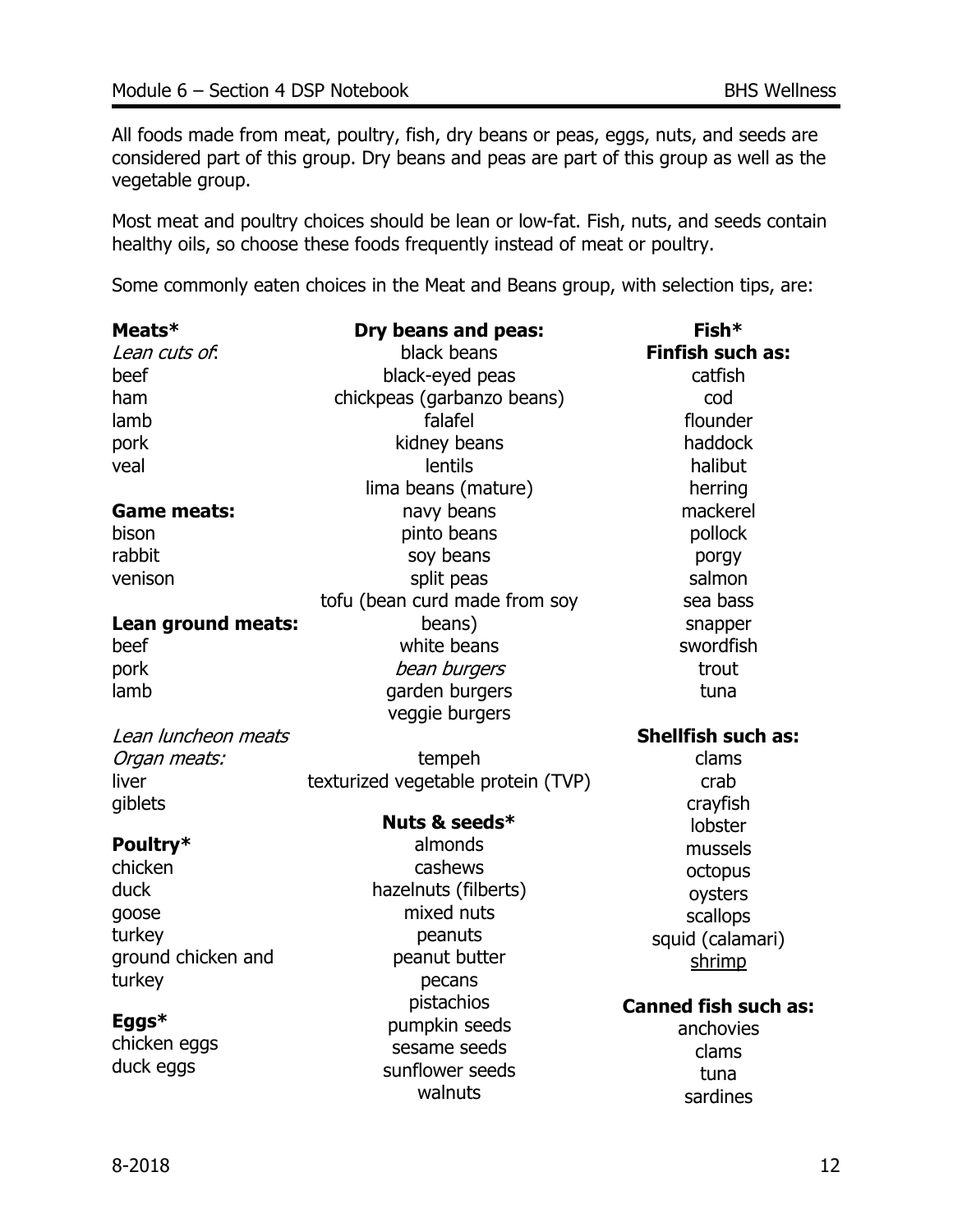#### \*Selection Tips

Choose lean or low-fat meat and poultry. If higher fat choices are made, such as regular ground beef (75 to 80% lean) or chicken with skin, the fat in the product counts as part of the discretionary calorie allowance.

If solid fat is added in cooking, such as frying chicken in shortening or frying eggs in butter or stick margarine, this also counts as part of the discretionary calorie allowance.

Select fish rich in omega-3 fatty acids, such as salmon, trout, and herring, more often

Liver and other organ meats are high in cholesterol. Egg yolks are also high in cholesterol, but egg whites are cholesterol-free.

Processed meats such as ham, sausage, frankfurters, and luncheon or deli meats have added sodium. Check the ingredient and to help limit sodium intake. Fresh chicken, turkey, and pork that have been enhanced with a salt-containing solution also have added sodium. Check the product label for statements such as "selfbasting" or "contains up to  $\_\%$  of  $\_\%$ , which mean that a sodium-containing solution has been added to the product.

Sunflower seeds, almonds, and hazelnuts (filberts) are the richest sources of vitamin E in this food group. To help meet vitamin E recommendations, make these your nut and seed choices more often.

### Milk

#### Get your calcium-rich foods

• Go low-fat or fat-free If you don't or can't consume milk, choose lactose-free products or other calcium sources.

#### What foods are included in the milk, yogurt, and cheese (milk) group?

All fluid milk products and many foods made from milk are considered part of this food group. Foods made from milk that retain their calcium content are part of the group, while foods made from milk that have little to no calcium, such as cream cheese, cream, and butter, are not. Most milk group choices should be fat-free or low-fat.

Some commonly eaten choices in the milk, yogurt, and cheese group are: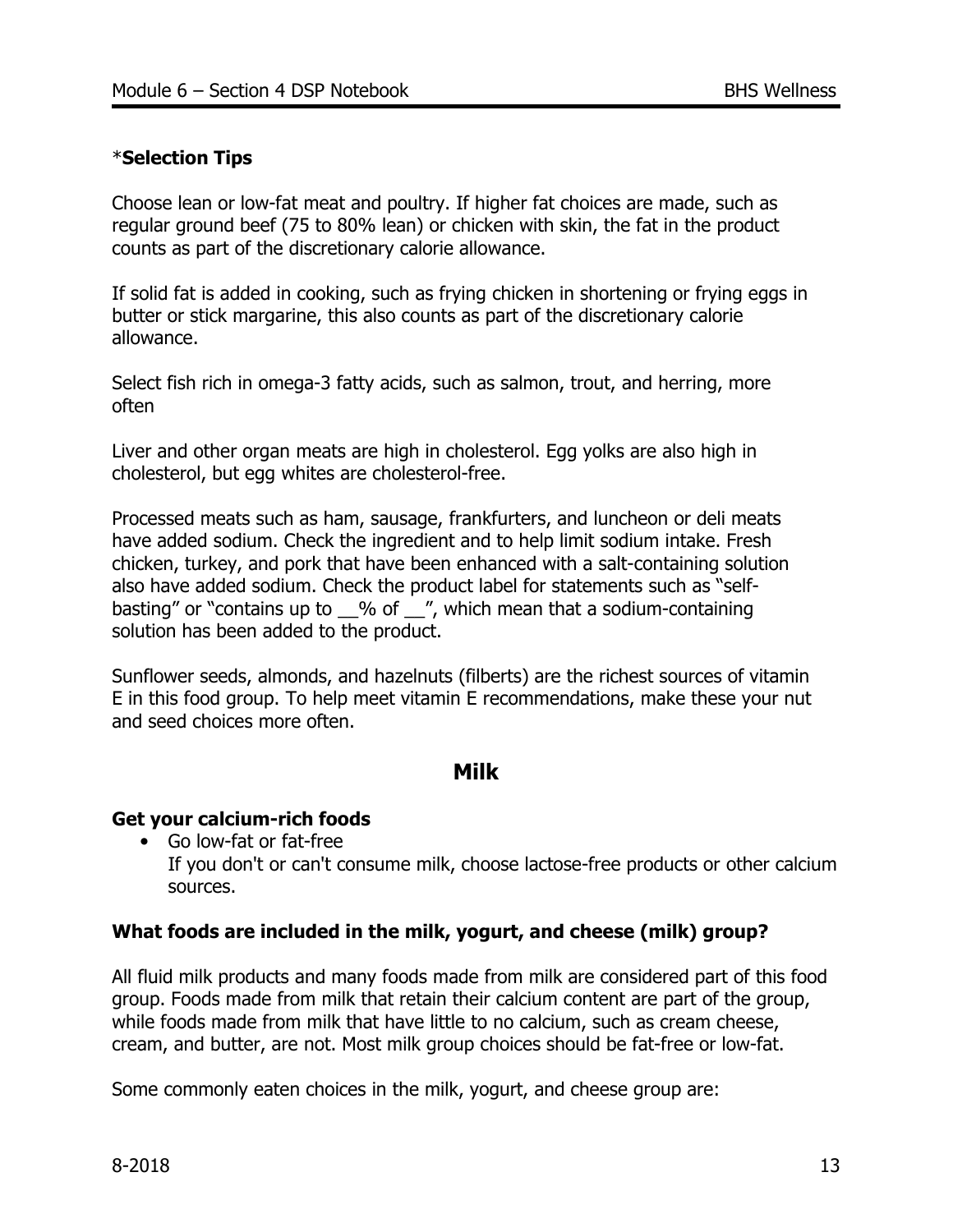#### Milk\*

All fluid milk: fat-free (skim) low fat  $(1%)$ reduced fat (2%) whole milk

flavored milks: chocolate strawberry

lactose reduced milks lactose free milks

#### Milk-based desserts\*

Puddings made with milk ice milk frozen yogurt ice cream

#### Cheese\*

Hard natural cheeses: cheddar mozzarella **Swiss** parmesan

> soft cheeses ricotta cottage cheese

processed cheeses American

#### Yogurt\*

All yogurt Fat-free low fat reduced fat whole milk yogurt

### \*Selection Tips

Choose fat-free or low-fat milk, yogurt, and cheese. If you choose milk or yogurt that is not fat-free, or cheese that is not low-fat, the fat in the product counts as part of the discretionary calorie allowance.

If sweetened milk products are chosen (flavored milk, yogurt, drinkable yogurt, desserts), the added sugars also count as part of the discretionary calorie allowance.

For those who are lactose intolerant, lactose-free and lower-lactose products are available. These include hard cheeses and yogurt. Also, enzyme preparations can be added to milk to lower the lactose content. Calcium-fortified foods and beverages such as soy beverages or orange juice may provide calcium, but may not provide the other nutrients found in milk and milk products.

FATS, OILS & SWEETS - use sparingly.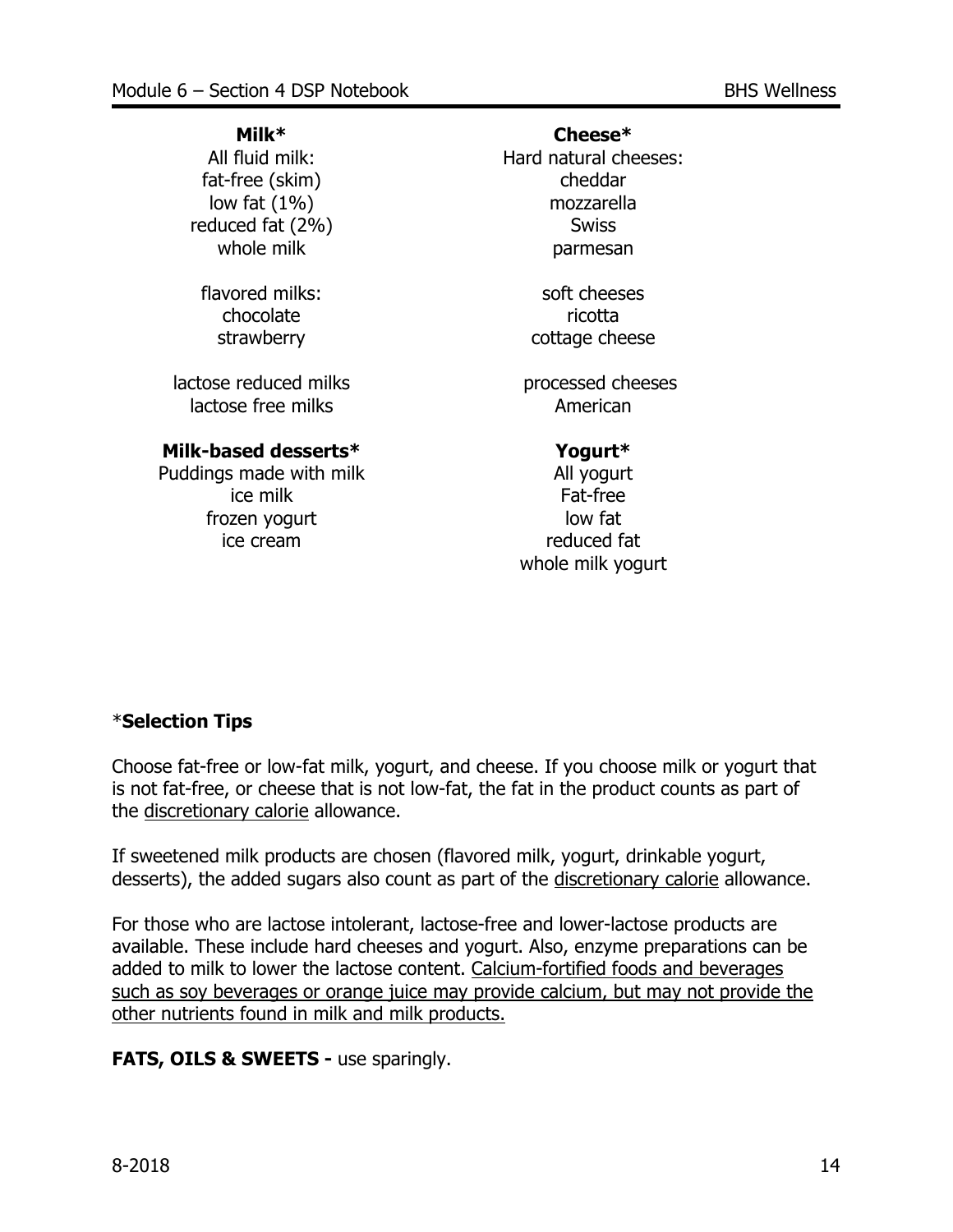### What Are "Oils"?

Oils are fats that are liquid at room temperature, like the vegetable oils used in cooking. Oils come from many different plants and from fish. Some common oils are:

- canola oil
- corn oil
- cottonseed oil
- olive oil
- safflower oil
- soybean oil
- sunflower oil

Some oils are used mainly as flavorings, such as walnut oil and sesame oil. A number of foods are naturally high in oils, like:

- nuts
- olives
- some fish
- avocados

Foods that are mainly oil to include mayonnaise, certain salad dressings, and soft (tub or squeeze) margarine with no *trans* fats. Check the Nutrition Facts labels and choose margarines with 0 grams of *trans* fat. Amounts of *trans* fat will be required on labels as of 2006. Many products already provide this information.

Most oils are high in monounsaturated or polyunsaturated fats, and low in saturated fats. Oils from plant sources (vegetable and nut oils) do not contain any cholesterol. In fact, no foods from plants sources contain cholesterol. A few plant oils, however, including coconut oil and palm kernel oil, are high in saturated fats and for nutritional purposes should be considered to be solid fats.

Solid fats are fats that are solid at room temperature, like butter and shortening. Solid fats come from many animal foods and can be made from vegetable oils through a process called hydrogenation. Some common solid fats are:

- ❖ butter
- $\div$  beef fat (tallow, suet)
- chicken fat
- $\div$  pork fat (lard)
- $\div$  stick margarine
- $\div$  shortening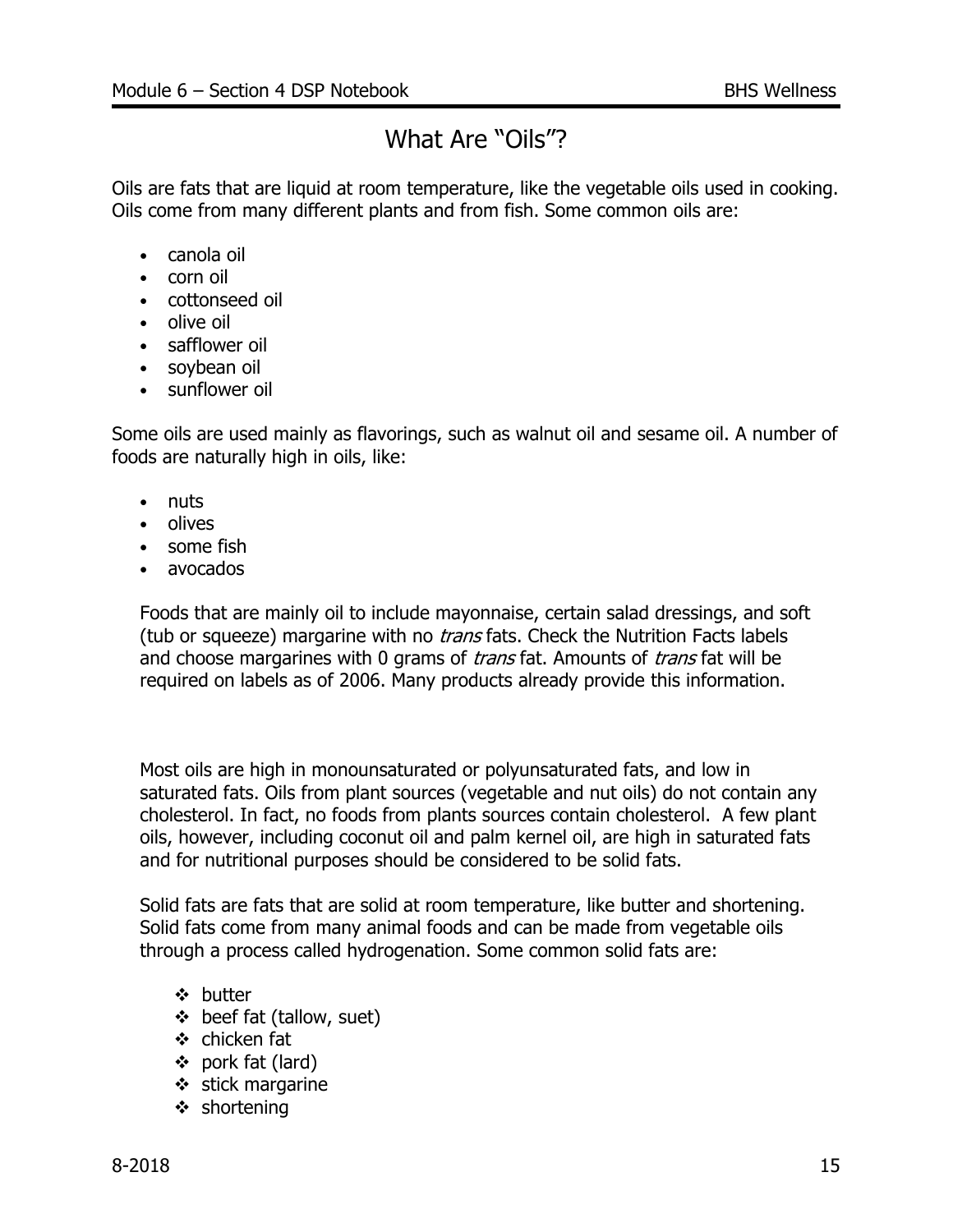### Discretionary Calories

#### What are discretionary calories?

You need a certain number of calories to keep your body functioning and provide energy for physical activities. Think of the calories you need for energy like money you have to spend. Each person has a total calorie "budget." This budget can be divided into "essentials" and "extras."

With a financial budget, the essentials are items like rent and food. The extras are things like movies and vacations. In a calorie budget, the "essentials" are the minimum calories required to meet your nutrient needs. By selecting the lowest fat and nosugar-added forms of foods in each food group you would make the best nutrient "buys." Depending on the foods you choose, you may be able to spend more calories than the amount required to meet your nutrient needs. These calories are the "extras" that can be used on luxuries like solid fats, added sugars, and alcohol, or on more food from any food group. They are your "discretionary calories." Each person has an allowance for some discretionary calories. But, many people have

used up this allowance before lunch-time! Most discretionary calorie allowances are very small, between 100 and 300 calories, especially for those who are not physically active. For many people, the discretionary calorie allowance is totally used by the foods they choose in each food group, such as higher fat meats, cheeses, whole milk, or sweetened bakery products.

You can use your discretionary calorie allowance to:

- Eat more foods from any food group than the food guide recommends.
- Eat higher calorie forms of foods—those that contain solid fats or added sugars. Examples are whole milk, cheese, sausage, biscuits, sweetened cereal, and sweetened yogurt.
- Add fats or sweeteners to foods. Examples are sauces, salad dressings, sugar, syrup, and butter.



M&M Candy 40 grams = 200 calories



Potato Chips 37 grams = 200 calories



**Peanut Butter Crackers** 39 grams = 200 calories



**Hershey Kisses** 36 grams = 200 calories



Cheetos 38 grams = 200 calories



Sliced and Toasted Almonds 35 grams = 200 calories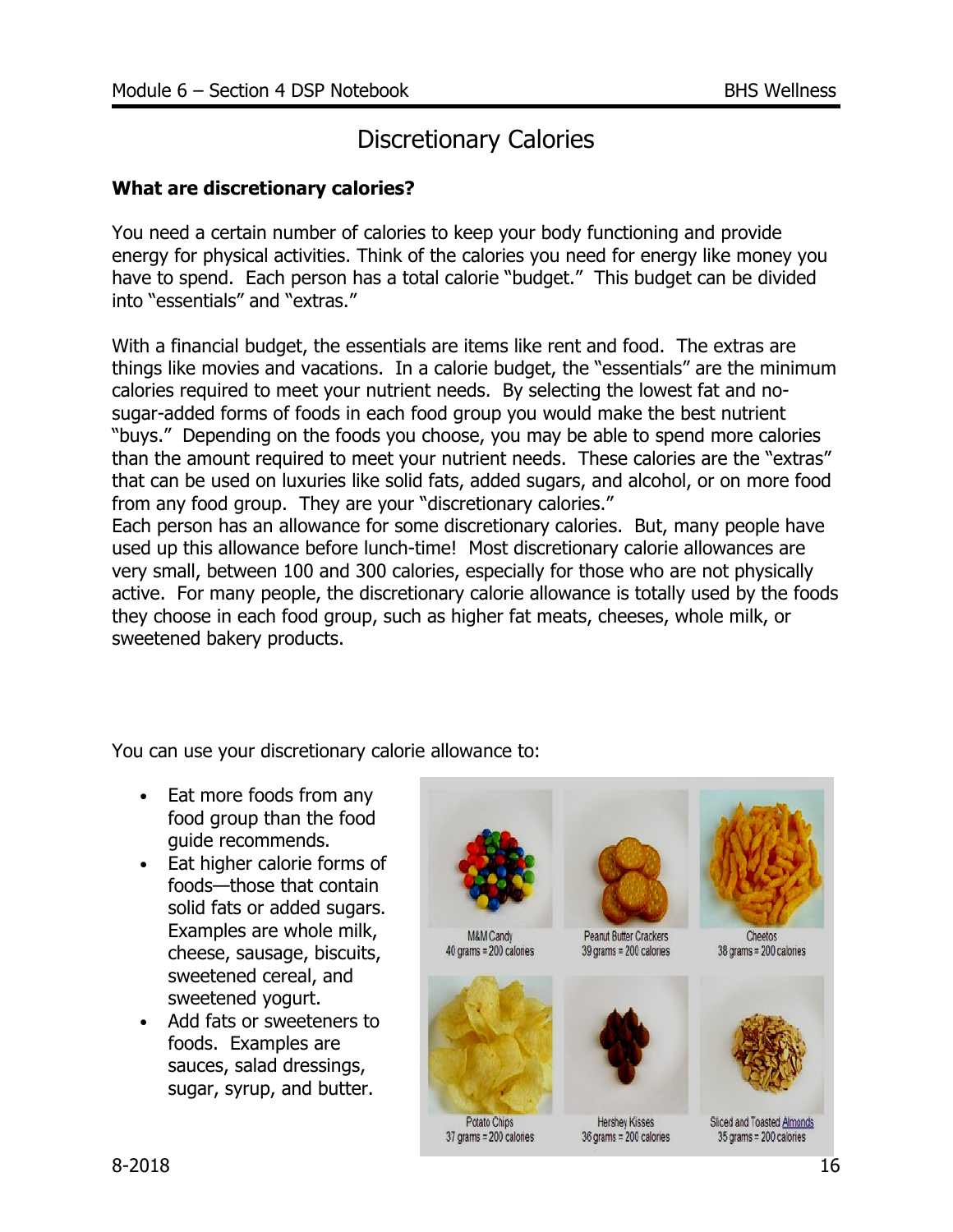• Eat or drink items that are mostly fats, caloric sweeteners, and/or alcohol, such as candy, soda, wine, and beer.

For example, assume your calorie budget is 2,000 calories per day. Of these calories, you need to spend at least 1,735 calories for essential nutrients, if you choose foods without added fat and sugar. Then you have 265 discretionary calories left. You may use these on "luxury" versions of the foods in each group, such as higher fat meat or sweetened cereal. Or, you can spend them on sweets, sauces, or beverages. Many people overspend their discretionary calorie allowance, choosing more added fats, sugars, and alcohol than their budget allows.

Source: United States Department of Agriculture, Updated October 2008.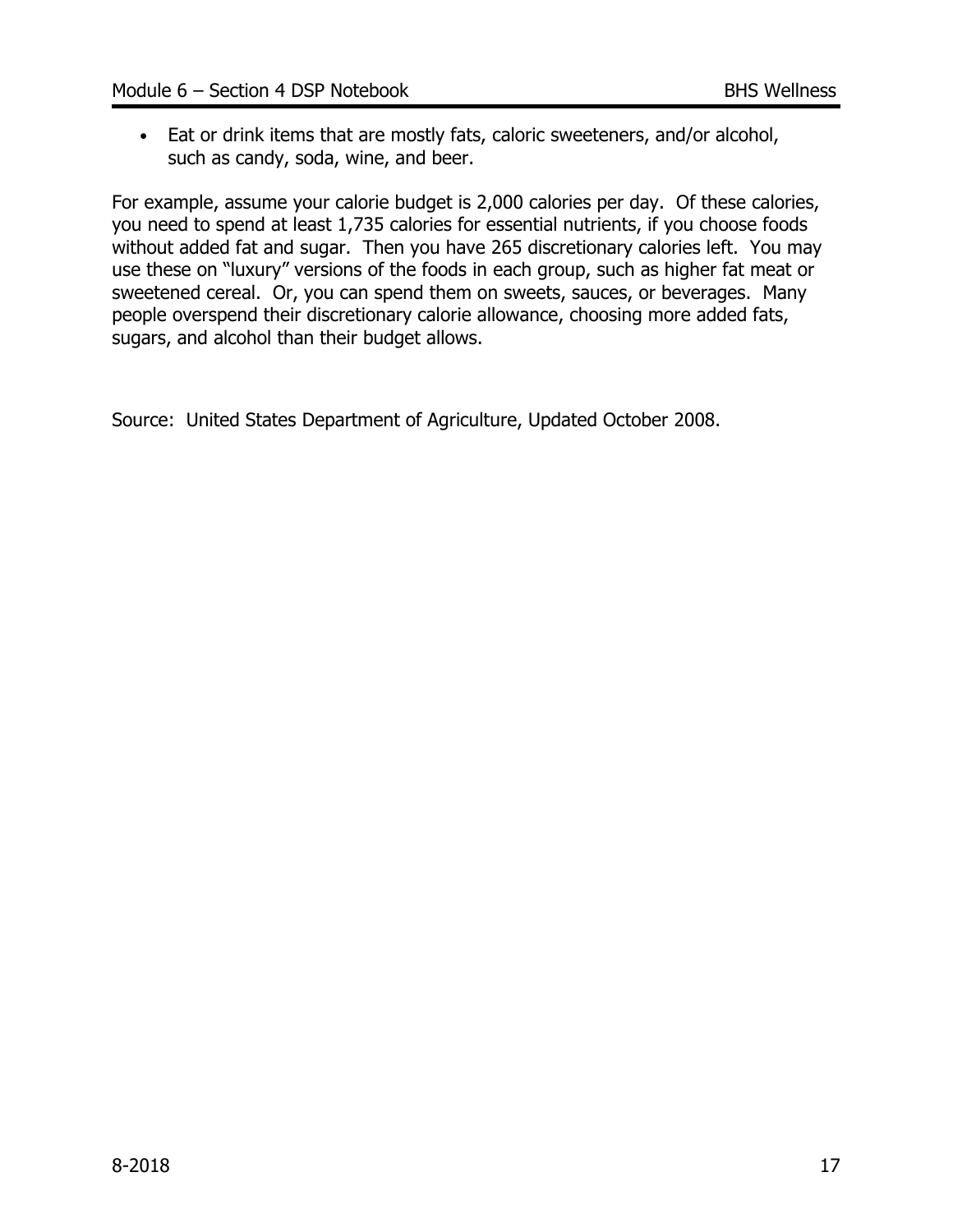## Activity: Reducing Fat in the Diet

**Directions:** Write in substitutes that would result in less fat in the diet.

| <b>Instead of:</b>                  | <b>Choose:</b> |
|-------------------------------------|----------------|
| Whole milk                          |                |
| Ice cream                           |                |
| Butter, margarine                   |                |
| Regular cheese                      |                |
| French fries, hash browns           |                |
| Sour cream                          |                |
| Tuna packed in oil                  |                |
| Cooking oil, lard, shortening       |                |
| Fatty meats                         |                |
| Vegetables in cream or butter sauce |                |
| Potato chips                        |                |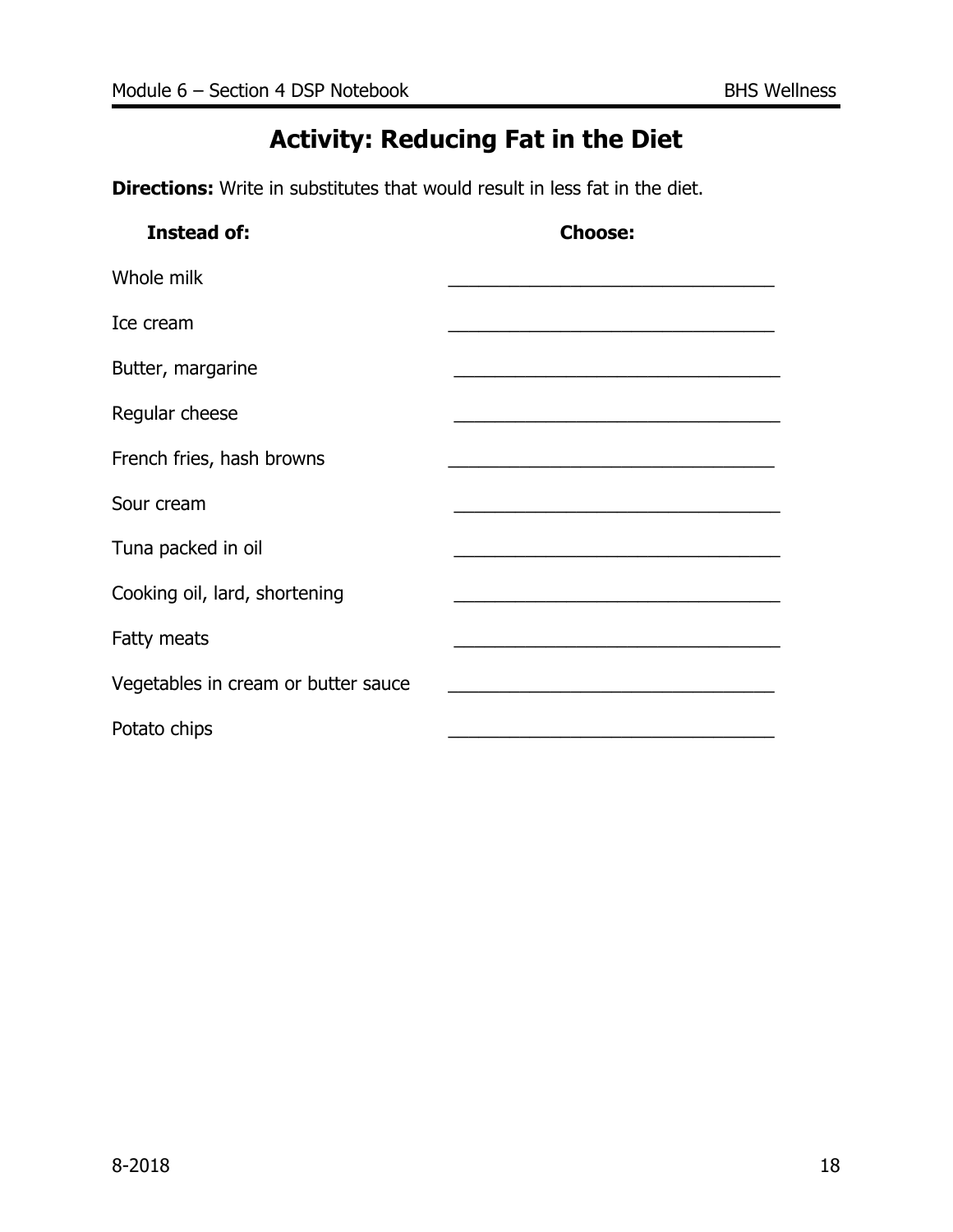### Food Label Exercise

**Directions:** Complete this exercise.

- 1. What do labels tell you about calories?
- 2. What, if anything, does the order of ingredients tell you?
- 3. What did you learn from the label about fat, cholesterol, sodium and fiber?
- 4. What else can you learn from food labels?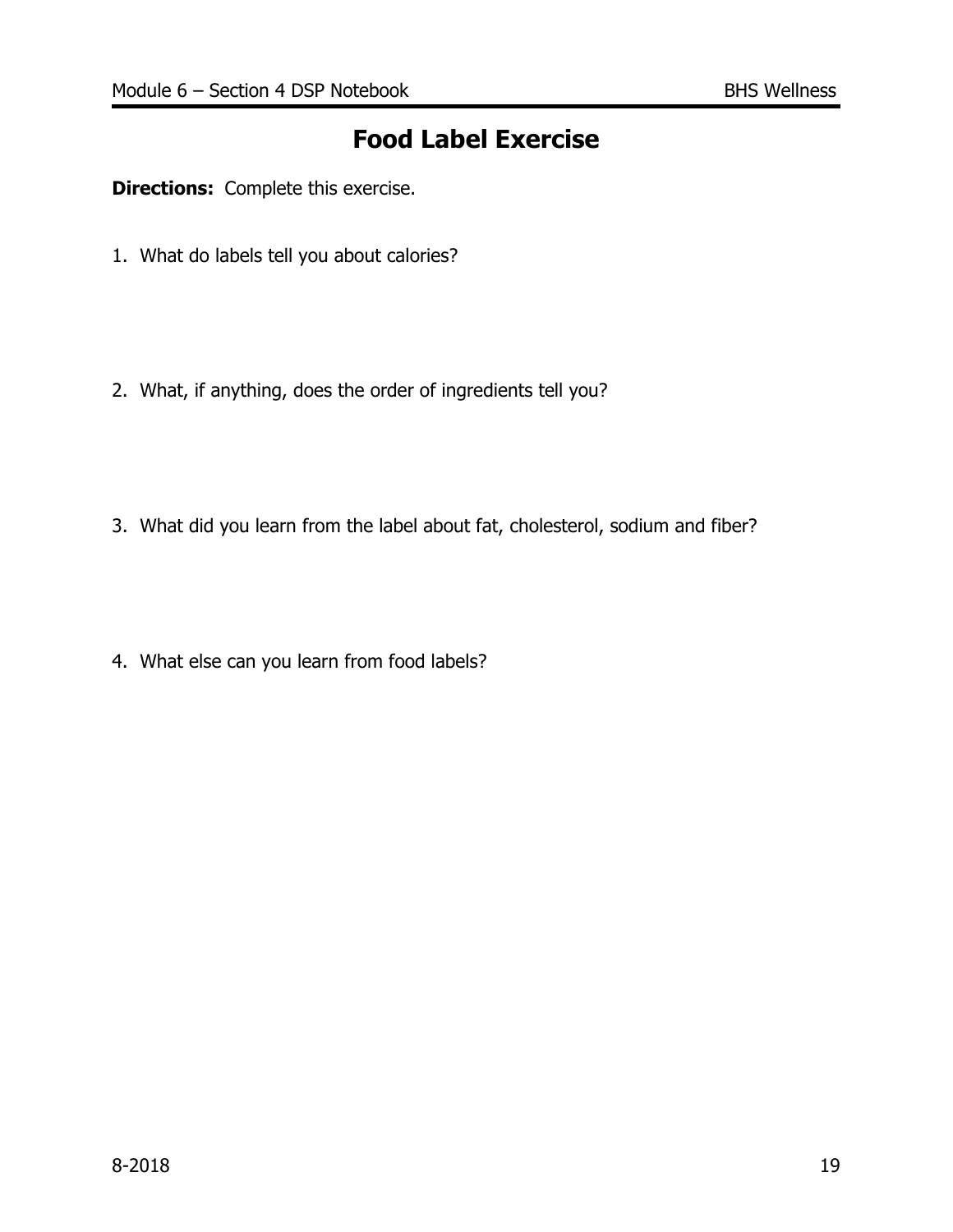### Food Allergies

A food allergy occurs when the body sees the food as abnormal (as it does with bacteria, viruses and toxins). It produces antibodies and histamine. This produces the symptoms of the allergy.

The problem is diagnosed by an allergist who performs tests to check the person's responses to suspect foods. Food allergies are not contagious.

Treatment includes antihistamines, bronchodilators to open tight airways, cortosteroids to reduce the immune response, epinephrine to minimize the allergic response and prevent anaphylaxis (a life-threatening condition). People with severe food allergies may carry either an EpiPen or an Ana Kit which contain epinephrine to prevent anaphylaxis. It is injected into the person. If an individual in your care demonstrates a severe allergic response, a medical professional should be contacted immediately.

### Typical foods that some people are allergic to:

- $\blacktriangleright$ Fish
- $\blacktriangleright$ Milk and other dairy products
- $\blacktriangleright$ Peanuts and peanut oil
- $\blacktriangleright$ Shellfish, such as shrimp and crab
- $\blacktriangleright$ Soy tree nuts, such as walnuts
- $\blacktriangleright$ Wheat
- $\blacktriangleright$ Whitefish

#### What are the symptoms?

- $\blacktriangleright$ Itching in the mouth
- $\blacktriangleright$ Vomiting
- $\blacktriangleright$ Diarrhea
- $\blacktriangleright$ Abdominal distress
- $\blacktriangleright$ Abdominal distress
- $\blacktriangleright$ Hives or rash
- $\blacktriangleright$ Shortness of breath or wheezing
- $\blacktriangleright$ Reaction can be mild to fatal
- $\blacktriangleright$ May occur within a few minutes to an hour after eating the food

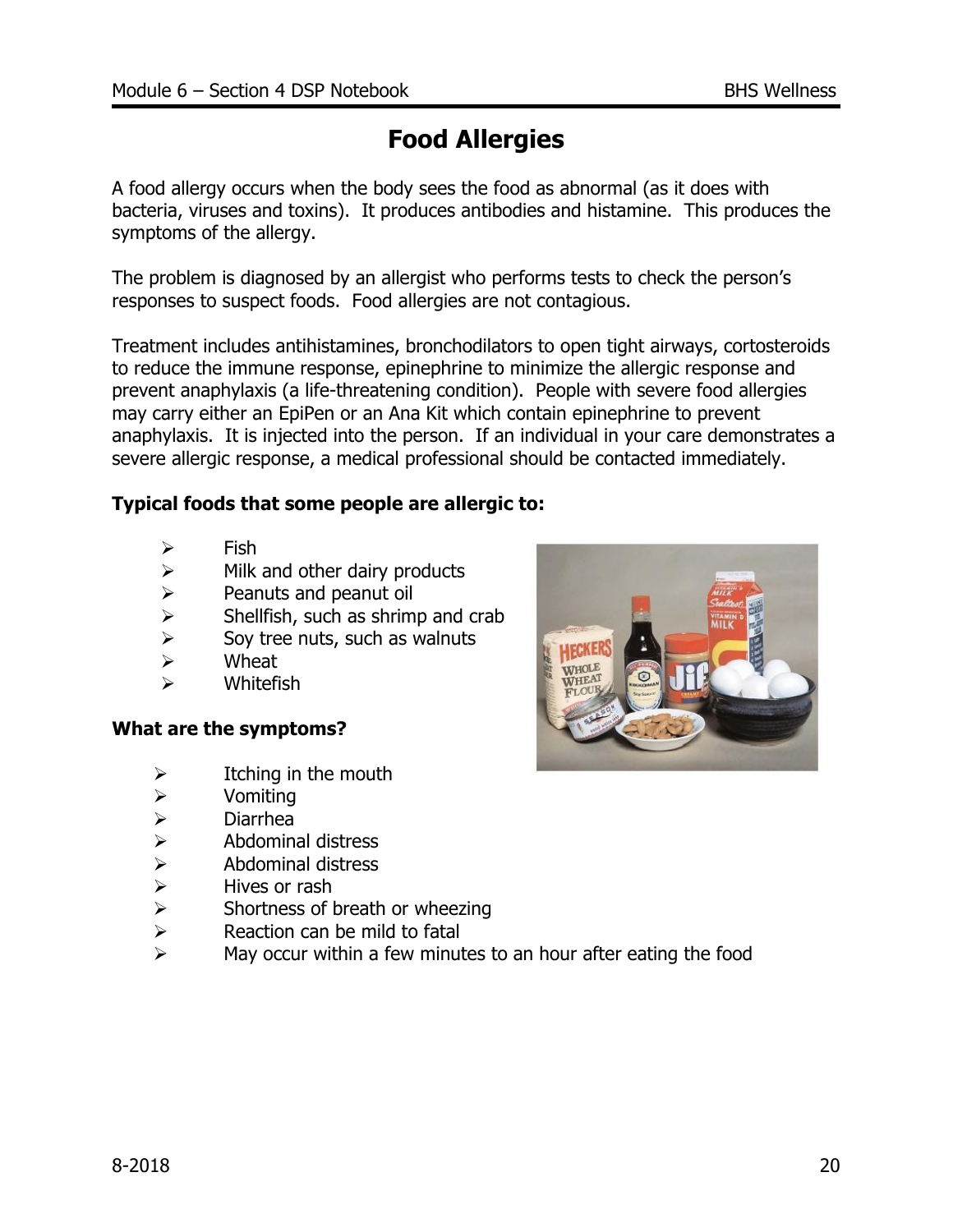### Food Safety Exercise

While you are preparing food there are safety issues to consider such as cross contamination that will spread germs from one food to another, food handling and preparation, etc. This exercise will help you think about things to remember in order to keep the food safe to eat. Please fill in the blanks below.

### 1. Shopping

Reading the labels

1.)

2.)

Expiration Date

#### 2. Food Storage

- 1. Refrigerator
- 2. Freezer
- 3. Size of Container

#### 3. Cleanliness

**Hands** 

**Surfaces** 

**Gloves** 

Cross Contamination

#### 4. Cooking Temperatures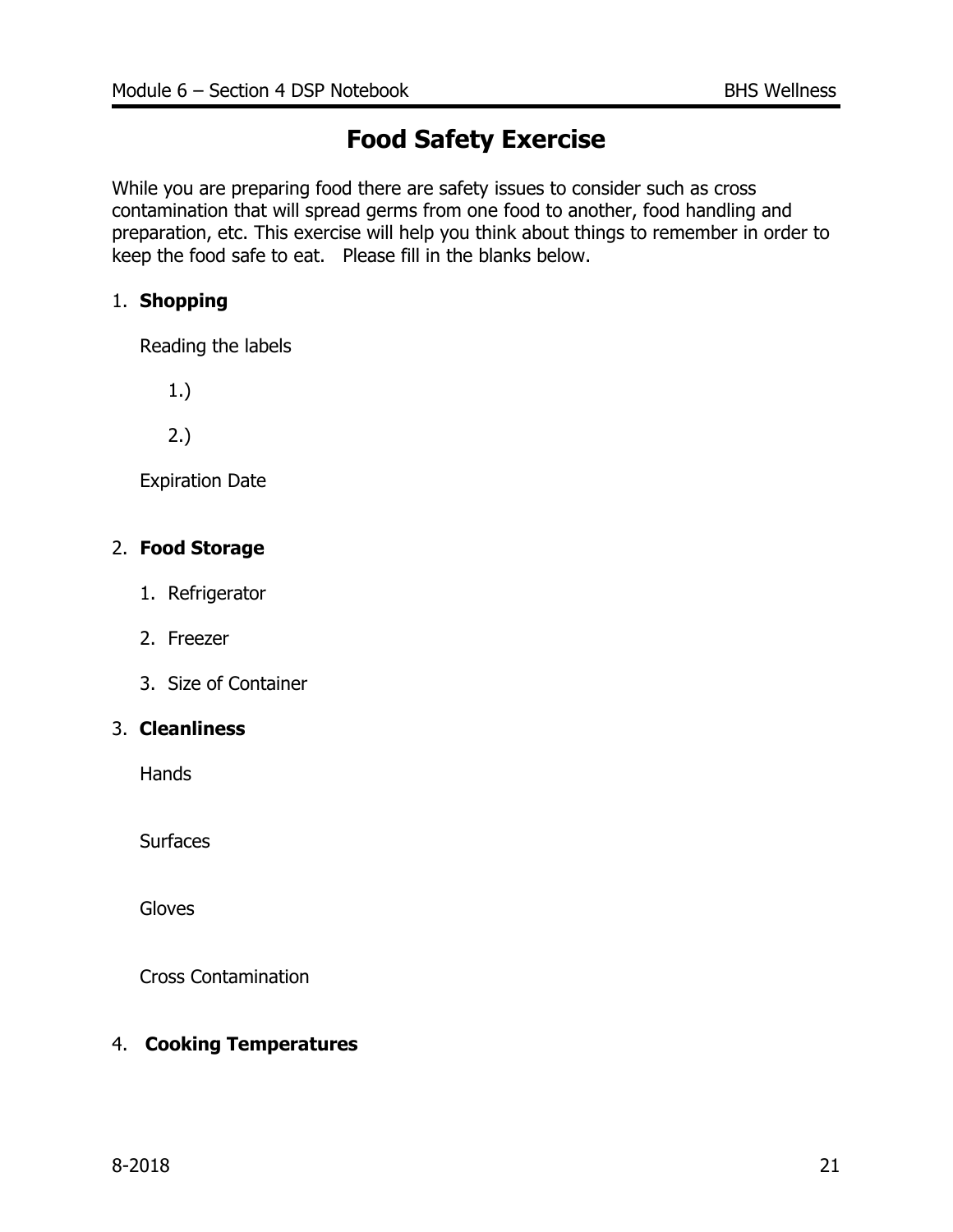### Healthy Cooking Activity

This exercise is a guide to cooking healthy meals. Please complete this exercise.

### Choices:

Bake

Broil

Boil

Fry

Stir Fry

**Steam** 

Grill

### What are the healthiest ways to cook these foods?

-Raw vegetables -

-Meat -

-Canned vegetables -

-Potatoes -

### What is the least healthy way to cook foods?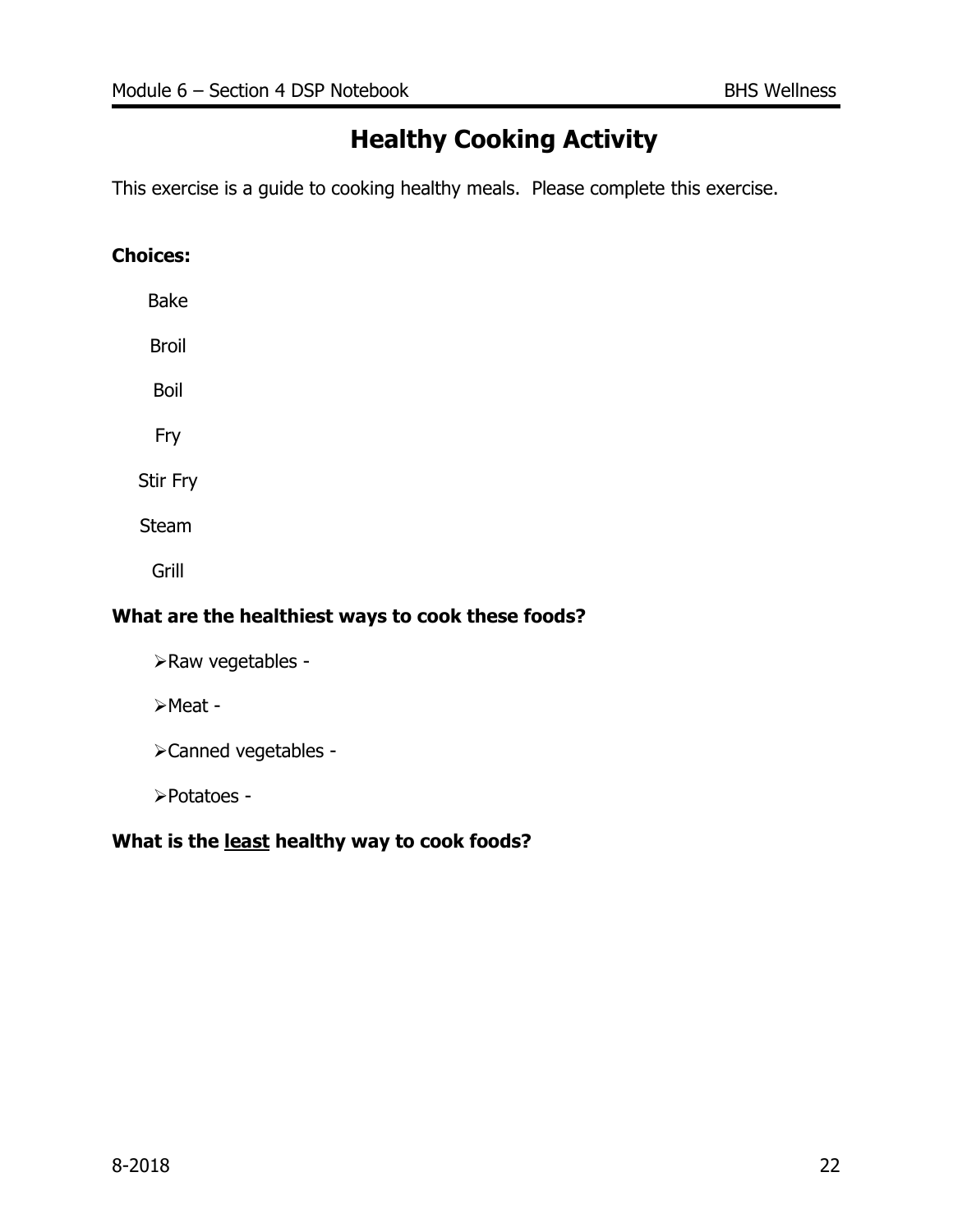### Setting the Table

Encourage the individual to assist when possible. **Note:** This is a typical, formal place setting. Your agency practice or the family's preferences may differ. Please use your discretion and be sure to follow individual eating protocols.

- 1. Plate is 2" from edge of table.
- 2. Salad fork on outside of dinner fork on left side of plate.
- 3. Napkin beside salad fork.
- 4. Cutting knife on right side of plate with teaspoon (and soup spoon) beside it.
- 5. Glass directly above knife off the placemat. Other glasses, if used, above that.
- 6. Salad plate above napkin.
- 7. Bread plate with butter knife above dinner fork off placemat.
- 8. Coffee cups and saucers may be placed on the table to the right of the knife and spoon.
- 9. Soup bowls are placed on top of the dinner plate.

### Positioning While and After Eating

Some individuals may need to be positioned before, while, and after they eat. If so, individuals will have specific rules the **MUST** be followed. These rules will be found in the individual service plan for everyone.

In general, positioning is needed to:

- $\blacktriangleright$ Maintain good body alignment.
- > Provide comfort.
- > Inhibit abnormal reflex patterns.
- $\blacktriangleright$ Decrease respiratory problems.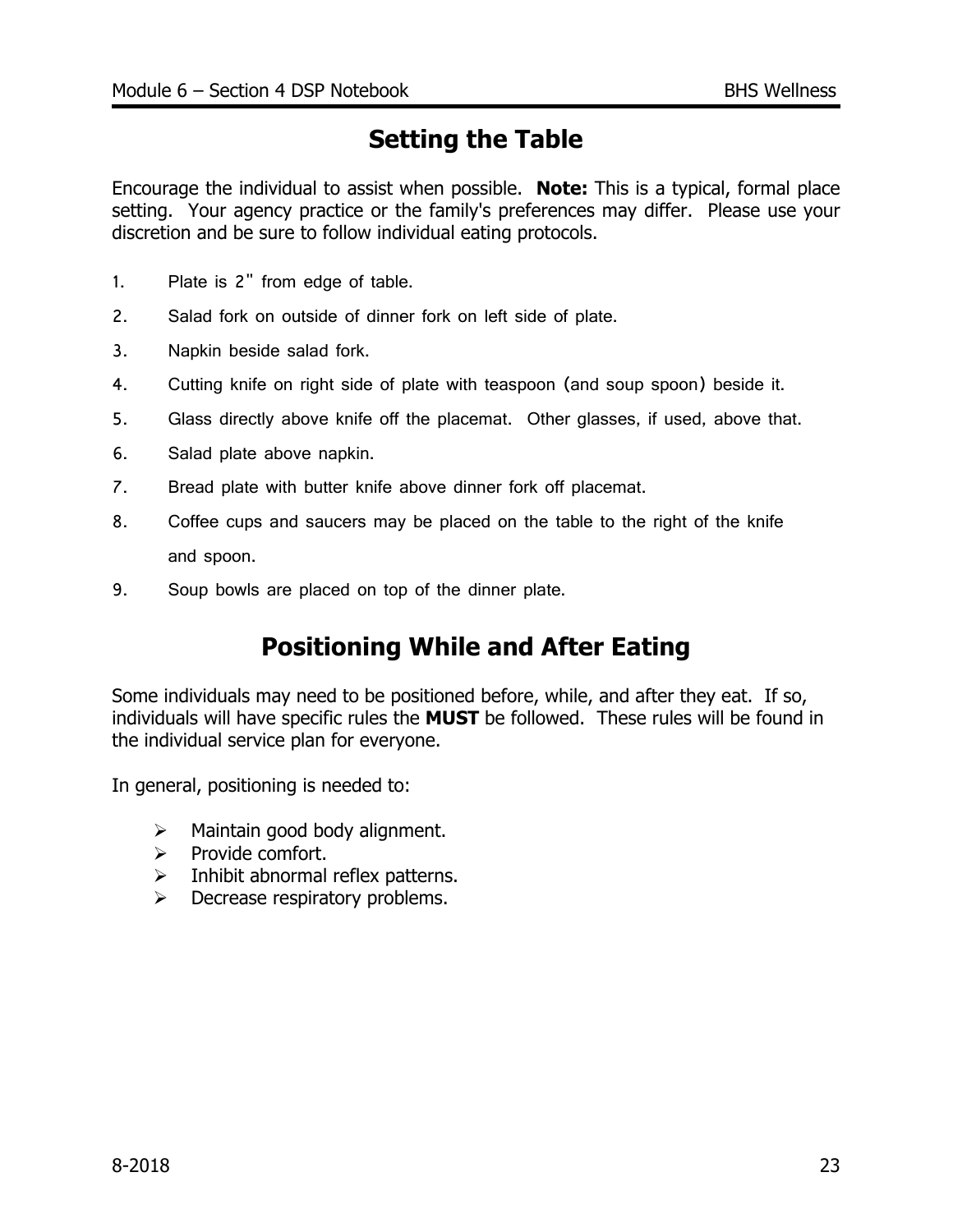### General Feeding Guidelines

Please keep the following guidelines in mind when someone needs assisting with eating.

- 1. Wash your hands.
- 2. Check the food temperature.
- 3. Give small spoonfuls.
- 4. Begin the meal with something the individual likes the most.
- 5. Alternate liquids and solids.
- 6. Do not force the spoon into the mouth.
- 7. Don't rush.
- 8. Wait a couple of seconds before removing the spoon.
- 9. Don't use the person's teeth and gums to scrape the food off the spoon.
- 10.Don't pinch anyone's nose shut to get them to open their mouth.
- 11.Never feed anyone nor let them feed themselves while they are in restraints.
- 12.Don't scrape food off the person's lips, chin or cheek with the spoon. Use a napkin.
- 13.Follow any specialized feeding programs, as written.
- 14.Ask for additional training if you are unfamiliar with the feeding program techniques listed.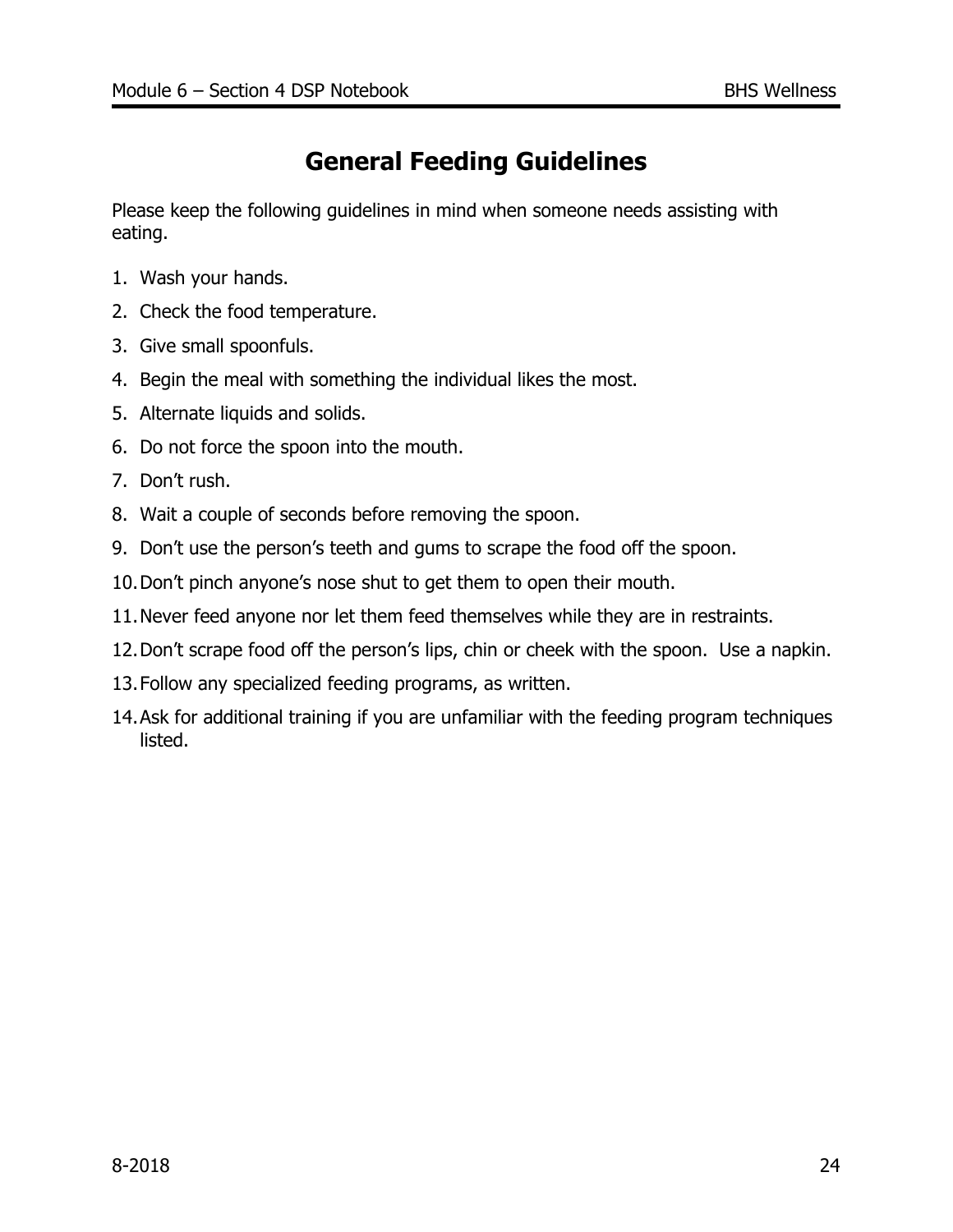### PHYSICAL FITNESS ACTIVITIES

 Physical fitness activities contribute to wellness. Different people like different activities. Here is a list of potential benefits from regular exercise:

- 1. relieves tension & stress
- 2. provides enjoyment and fun
- 3. stimulates the mind
- 4. helps maintain stable weight
- 5. controls appetite
- 6. boosts self-image
- 7. improves muscle tone and strength
- 8. improves flexibility
- 9. lowers blood pressure
- 10.relieves insomnia
- 11.increases good cholesterol (HDL)
- 12.reduces the risk of diabetes

An hour-long fitness program should employ the 3-2-1 principle. That is, 30 minutes on cardiovascular activity, 20 minutes on strength and 10 minutes on flexibility.

Note: No exercise program should begin without a health checkup and approval by a physician

People with developmental disabilities often do not get enough exercise. Ensuring that individuals receive sufficient exercise is part of the DSP's role. This exercise may give you some ideas on helping the individuals with an exercise program.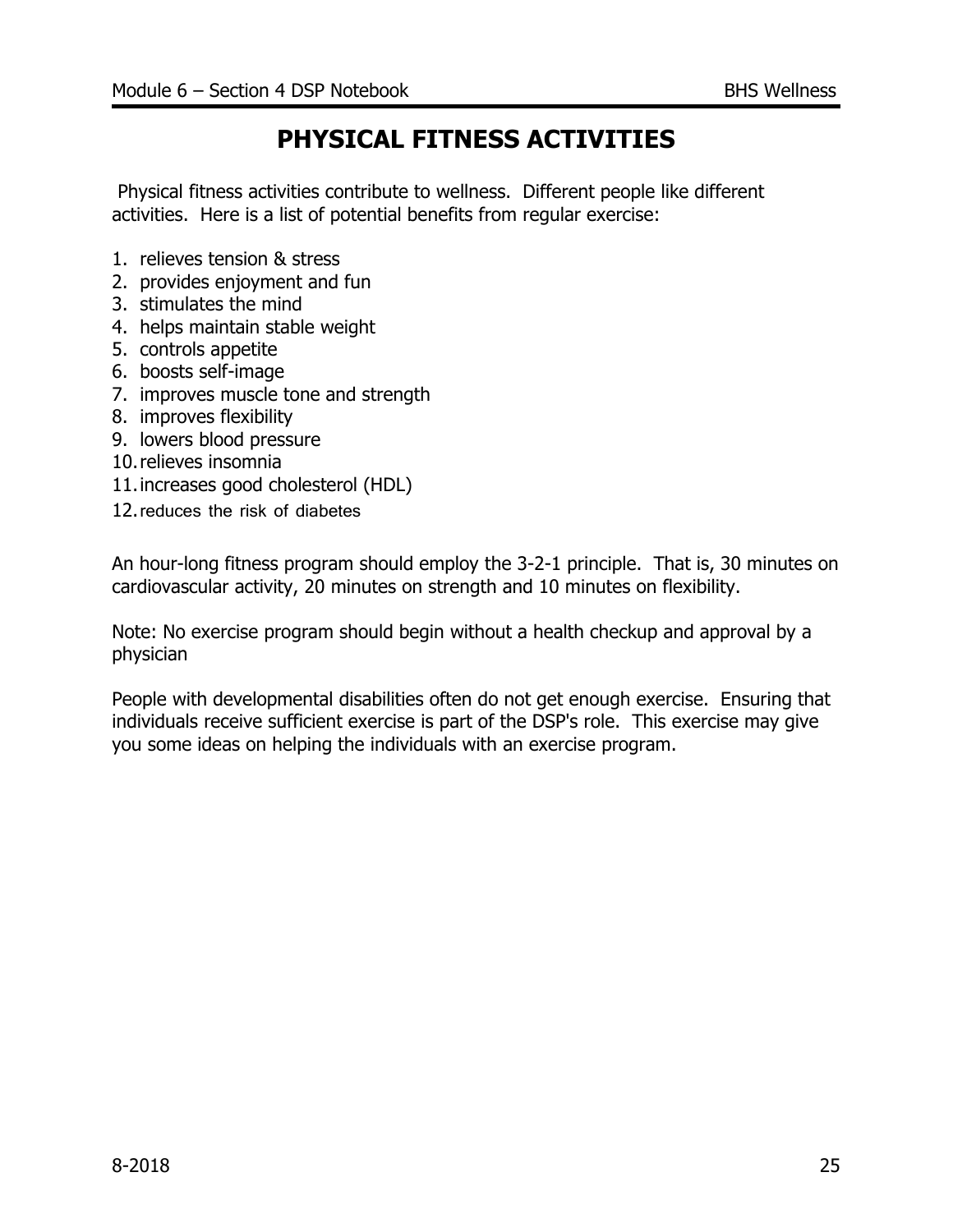## EXERCISE QUIZ

Please fill in the blanks below:

Examples of cardiovascular activity:

Examples of strength training:

Examples of flexibility training: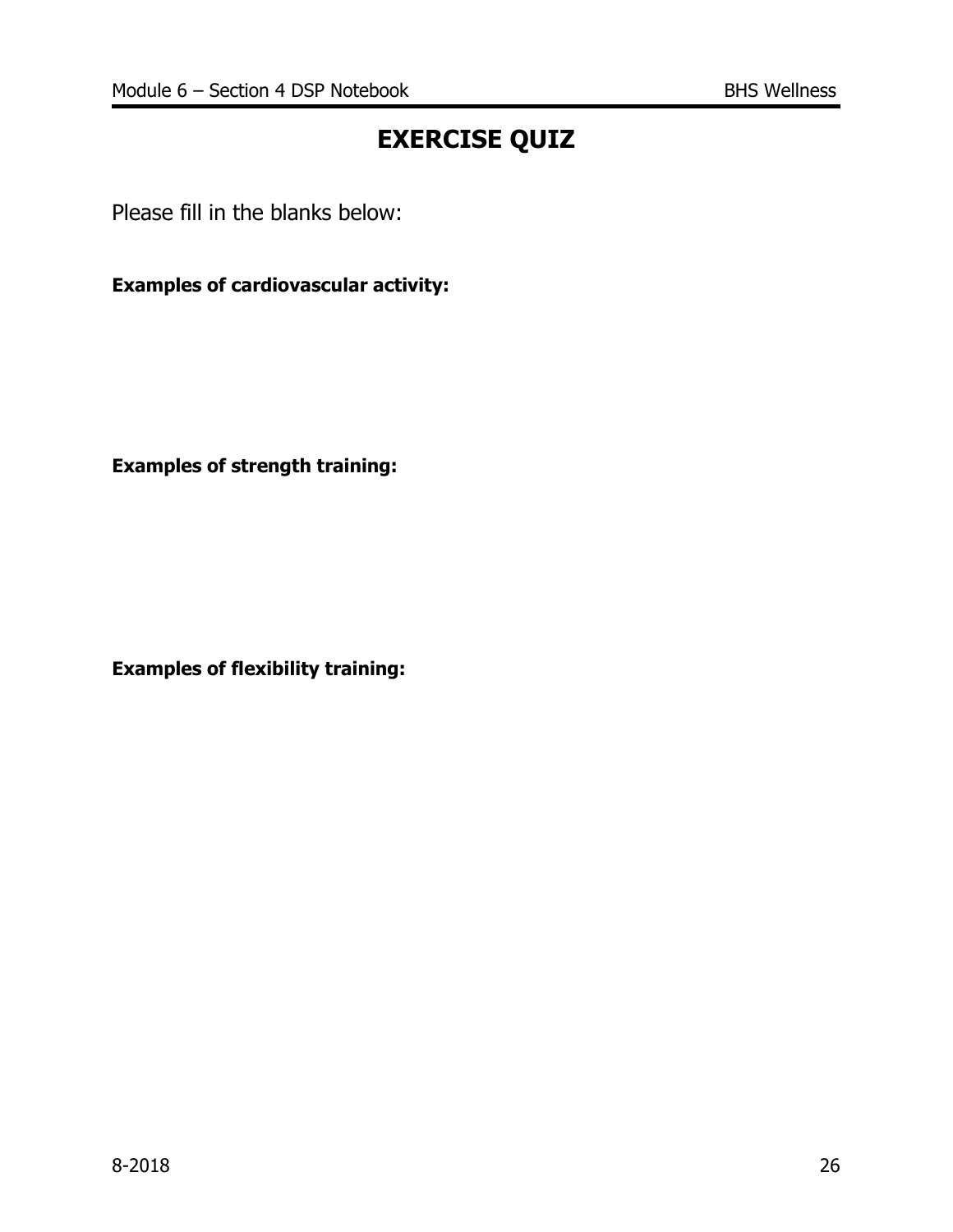### Concerns of Older Adults

Many people with developmental disabilities are living longer than ever before. For the most part, elderly people with developmental disabilities have the same age-related concerns as other older adults. Some of these are:

| <b>Risk Factors</b>                                                   | <b>Possible Intervention Strategies</b>                                                                             |
|-----------------------------------------------------------------------|---------------------------------------------------------------------------------------------------------------------|
| decrease in muscular strength                                         | strength training exercises, assistive devices<br>(canes, walkers, handrails)                                       |
| decrease in joint flexibility                                         | active lifestyles<br>stretching exercises                                                                           |
| decrease in vision                                                    | increased room lighting, reduced glare, eye<br>glasses, surgical treatments                                         |
| decrease in hearing                                                   | removal of ear wax, hearing aids                                                                                    |
| decrease in feeling in your hands and legs                            | firm walking surfaces, proper footwear,<br>enhanced visual environment, avoid uneven<br>surfaces, assistive devices |
| slowing of reaction time                                              | active lifestyle, focused attention to task,<br>increased motivation                                                |
| increased medication                                                  | awareness of drug side effects, awareness of<br>drug interactions                                                   |
| menopause, hot flashes, dry skin, weight<br>gain, loss of flexibility | estrogen replacement therapy, exercise and<br>control food intake                                                   |
| friends dying                                                         | grief therapy                                                                                                       |
| osteoporosis (brittle, easily broken bones)                           | exercise, calcium (to avoid getting it)                                                                             |
| weakness, frailty                                                     | exercise                                                                                                            |
| increased medical needs                                               | seek medical attention                                                                                              |
| slowing down                                                          | exercise                                                                                                            |
| need to retire                                                        | retirement                                                                                                          |
| loss of hair                                                          | wig, hair remedies                                                                                                  |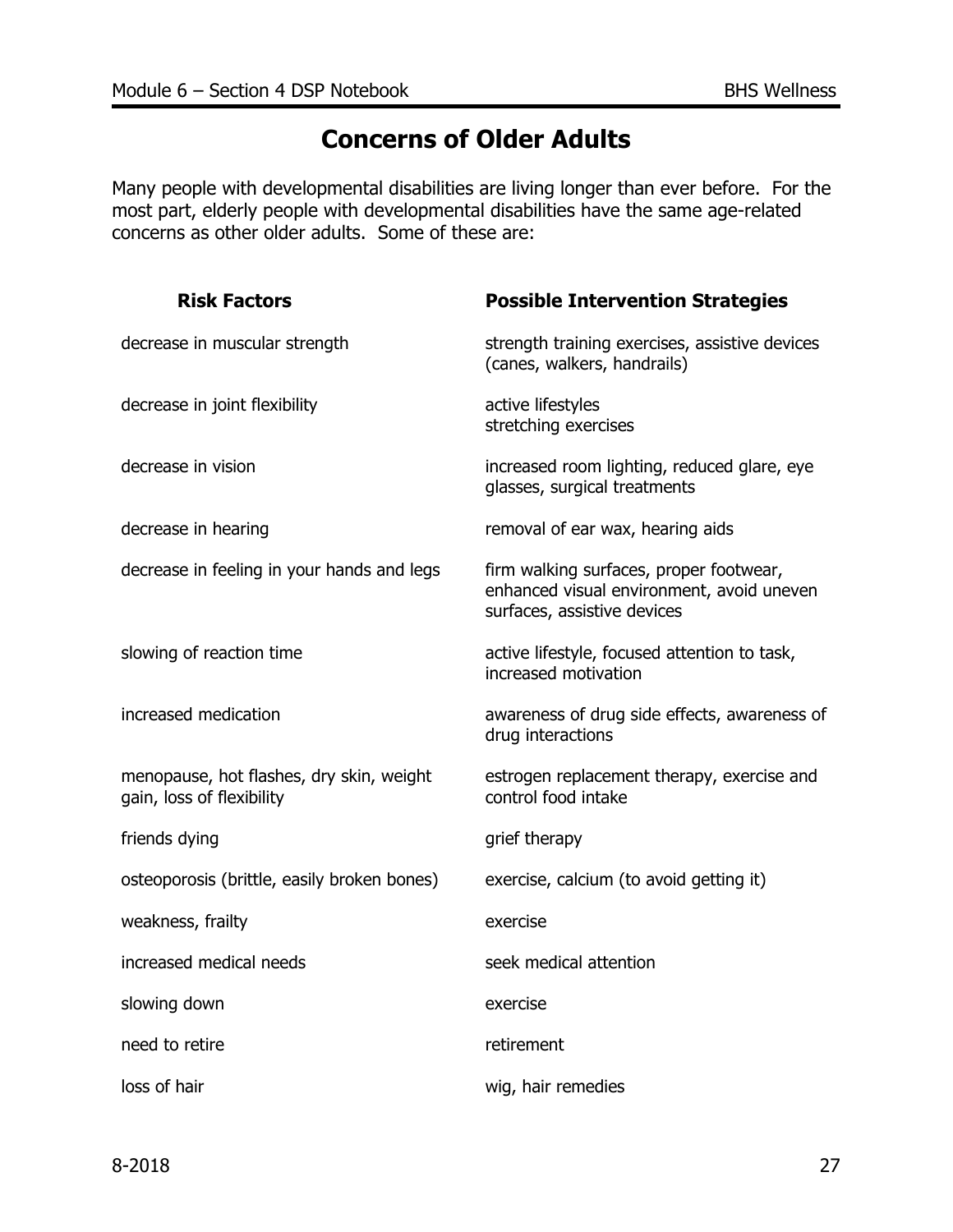stroke, heart attack

loss of memory

Risk Factors Possible Intervention Strategies

loss of bladder control Depends, etc., surgery

diet, exercise

herbal remedies, keeping mind active

Another health-related issue that comes with age for some people is osteoporosis. Below are pictures of how the spine changes with the disease and factors that increase the risk developing this condition.

Skeletal Changes with Osteoporosis

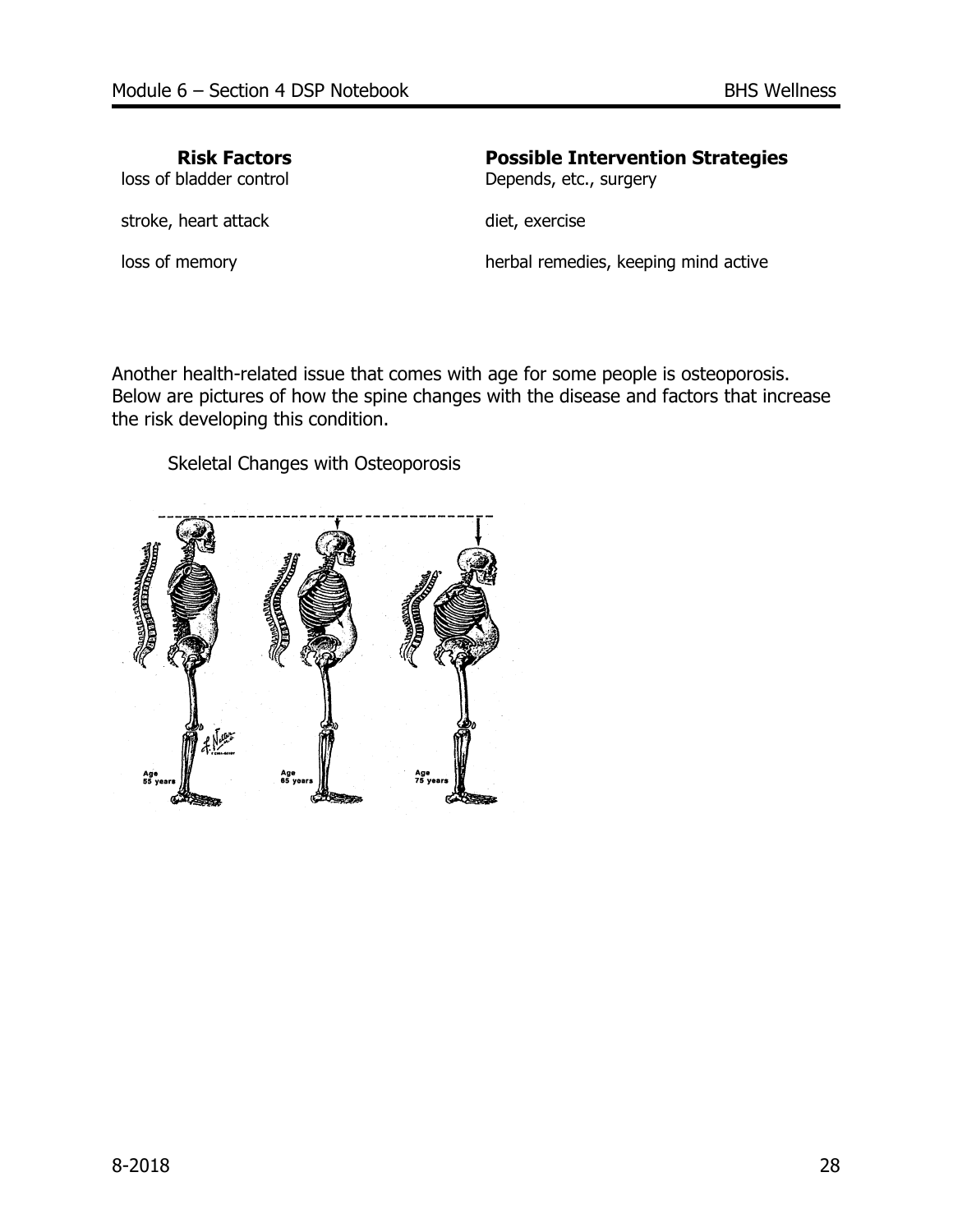### Factors That Increase Risk of Osteoporosis & Fractures

#### Genetic or Medical Factors Lifestyle Factors

Light-colored skin **High alcohol** use

Previous fractures that occurred easily Smoking Female relatives with osteoporosis Lack of exercise Being thin (especially if you are short) Lack of Vitamin D from sun, diet or pills Chronic diarrhea or surgical removal of Very high protein diet<br>part of the stomach or small intestine High salt diet part of the stomach or small intestine Kidney disease with dialysis Never having borne children Use of thyroid hormone in high doses High caffeine use Dilantin or aluminum containing antacids Not enough calcium in diet Daily use of cortisone

### Issues with Alzheimer's Disease

#### What Is It?

Alzheimer's disease is a slow and progressive degenerative disorder of the brain that eventually results in diminished brain function and death. It is expressed through dementia, or the impairment of cognitive and adaptive skills needed for successful personal, community and occupational functioning. It must be diagnosed by a physician, neurologist, geriatrician or an internist. The physician will recommend medications or courses of treatment, if there are any.

### Symptoms

progressively worsening memory losses difficulty naming objects difficulty having a logical conversation difficulty understanding directions disorientation loss of self care skills, including eating and using the toilet severe changes in personality social behavior marked by suspiciousness and delusions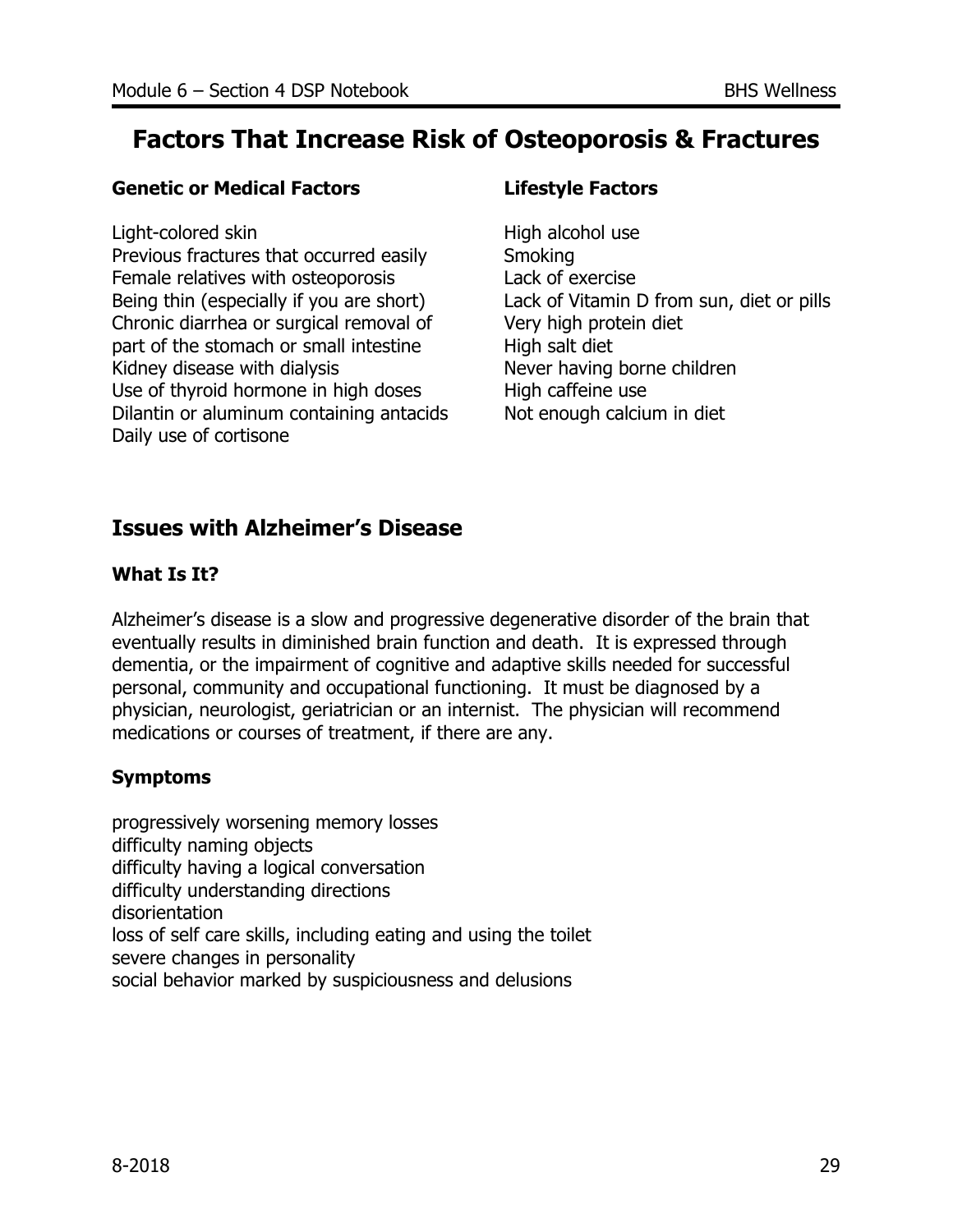### Key Elements of a Health History

Whenever a person served exhibits unusual symptoms, you may want to check to see if there is a history of this or something related. A place where all relevant medical information is kept is called a health history. Each person we support has a documented health history. Key elements are listed below. These can help you know what kinds of information you might expect to find in the person's health history.

- $\blacktriangleright$ Information about past and present illness
- $\blacktriangleright$ Family history
- $\blacktriangleright$ History of medications
- $\blacktriangleright$ Physician's and dentist's name, address, and telephone numbers
- $\blacktriangleright$ **Allergies**
- $\blacktriangleright$ Physician reports
- $\blacktriangleright$ Family information, including emergency contacts
- $\blacktriangleright$  Guardianship information (name, address, and telephone number), as appropriate, including court papers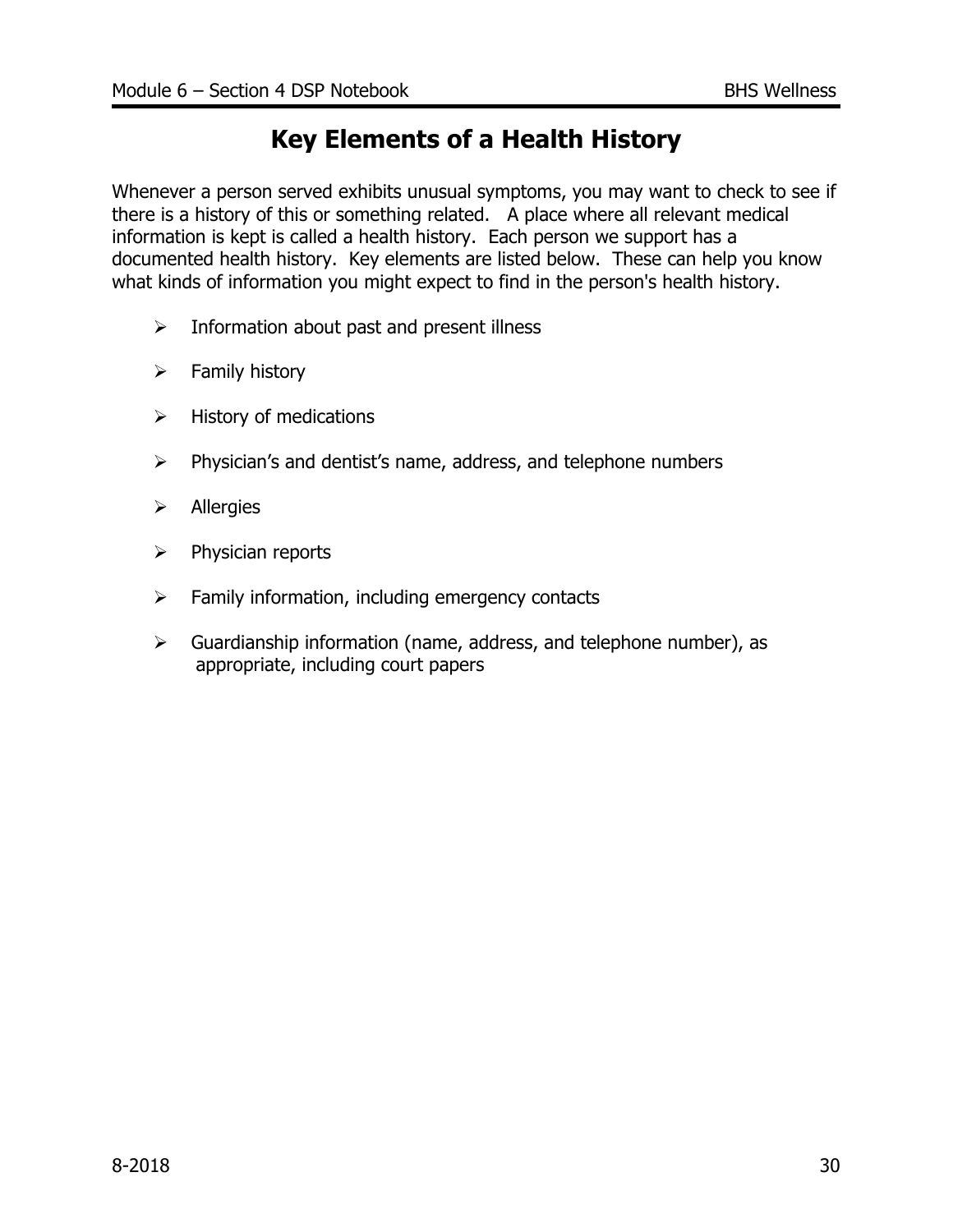### Visiting the Doctor

You may be asked to accompany a person to visit the doctor or dentist. Guidelines for things you should do before, during and after the visit are listed below.

- $\blacktriangleright$  If this is the first visit, schedule a pre-office visit if possible. This gives the individual an opportunity to see the waiting room office, exam rooms and examination equipment in advance. This may help alleviate anxiety if the person seems especially worried.
- $\blacktriangleright$  The DSP will need to take information about the individual, including a list of acute and chronic health conditions, current medications (strength & dosage), allergies, immunizations, list of all health care providers, names & telephone number of pharmacy, guardianship status, health insurance information (if applicable), etc. with them to the Health appt. This should all be in the health history.
- $\blacktriangleright$  Make a list of questions, and concerns. Check with parent if available. Note any changes in health status.
- $\blacktriangleright$  Prepare the individual for the visit. Discuss the purpose of the visit and what is expected to happen during the visit, such as blood tests, blood pressure, etc.
- $\blacktriangleright$  Take something for the individual to do in case there is a long waiting period before seeing the doctor. Discuss with the receptionist how best to schedule to minimize the wait.
- $\blacktriangleright$  Provide the doctor with the gathered information at the appropriate time. Return with proper documentation of what the doctor says about the individual's temperature, blood pressure, diagnosis, what will happen next, new or changed prescriptions, next visit, etc.
- $\blacktriangleright$  Assist in having the doctor speak directly to the consumer. If the doctor says something the consumer doesn't understand, rephrase if for him/her.
- $\blacktriangleright$  Explain procedures the doctor is going to do to the consumer before or while it is being done.
- $\triangleright$ Ask the doctor questions if there is something you do not understand.
- $\blacktriangleright$  After the visit ask the consumer if he/she has any questions about the visit and explain what will happen next.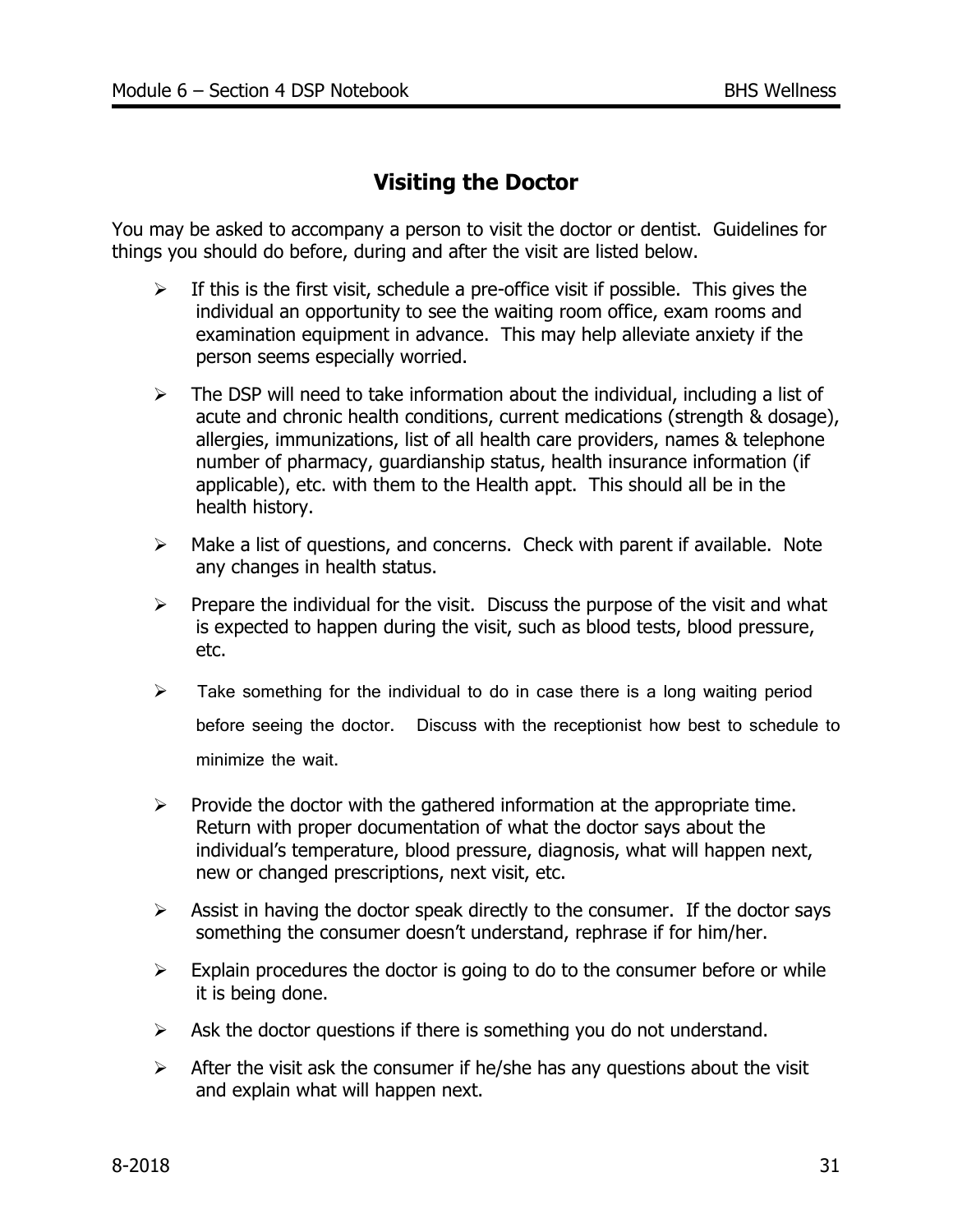- $\blacktriangleright$ Prescription(s) filled.
- $\blacktriangleright$ Provide information following appointment.

### Visiting the Dentist

- $\blacktriangleright$  If possible, schedule a pre-office visit. This gives the individual an opportunity to see the waiting room office, exam rooms and examination equipment in advance. This may help alleviate anxiety if the individual seems especially worried about the visit.
- $\blacktriangleright$  Prepare the consumer for the visit by doing things with the consumer, such as practicing opening mouth and using a mouth mirror. Talk about the teeth and what the dentist may be doing.
- $\blacktriangleright$  Take something for the individual to do in case there is a long waiting period before seeing the doctor. Discuss with the receptionist how best to schedule to minimize the wait.
- $\blacktriangleright$  Provide verbal support to the individual while getting into and out of chair, as needed. Tell the individual when any movements of the chair or light are anticipated.
- $\blacktriangleright$  Ask the dentist to speak in lay terms to the consumer, such as cleaning and fixing a broken tooth, rather than scraping and composites.
- $\blacktriangleright$  Explain procedures the dentist is going to do to the consumer before or while it is being done.
- $\blacktriangleright$ Ask the dentist questions if there is something you do not understand.
- $\blacktriangleright$  Try to anticipate the tolerance threshold of the individual. It is much better to have two short, successful visits than one long visit which results in trauma.
- $\blacktriangleright$ Make and record information about the next appointment.
- $\blacktriangleright$ After the visit ask the consumer if he/she has any questions about the visit.
- $\blacktriangleright$  Record information about the visit and next appointment in the appropriate place.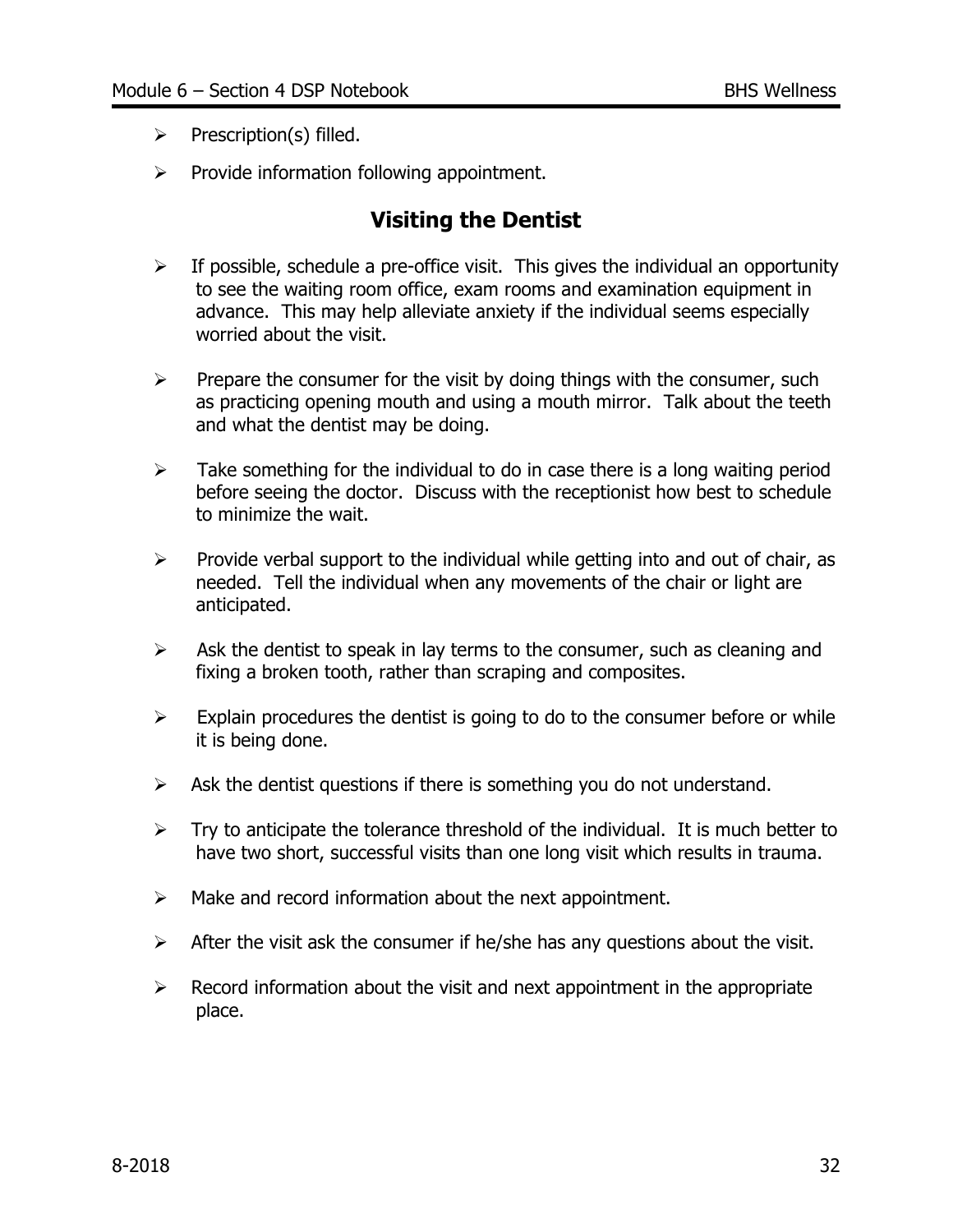### When to seek non-routine dental care:

- $\blacktriangleright$ Toothache or extreme tooth sensitivity to cold or hot.
- > Unusual soft, swollen or bleeding gums and swelling of the face.
- $\blacktriangleright$  Spots, wounds, sores, hairy tongue, discoloration or enlargement of the tongue, bad breath or foul taste in the mouth.
- $\blacktriangleright$ Unusual difficulty chewing, swallowing, recurrent regurgitation or gagging.

### People with developmental disabilities might have some dental issues (described below) that you are not familiar with.

#### Dental Issues

- **Periodontal (gum) disease** Affects the tissues and structures surrounding and supporting the teeth. Most dentists and hygienists agree that this may occur at an earlier age in individuals with DD. It is not unusual to find advanced gum disease...swollen, bleeding gums, loose teeth due to bone loss, and gum infection in a young adult with special needs. Malformed or poorly arranged teeth, tooth grinding, poor health and some medications contribute to development of gum disease. It is very important to brush, floss and clean the teeth, gums and tongue.
- **Tube feeding** Individuals who are tube-fed can build up deposits on their teeth more than those who chew food. The reasons for this are not clearly understood. It is very important to brush, rinse and stimulate the mouth area of people who are being tube-fed in order to maintain good oral health. Brushing bacteria from the tongue is still necessary to prevent infections, such as thrush. Thrush is a fungus infection that causes a whitish growth and sores in the mouth.
- **Effects of Medications** Individuals with special needs are frequently prescribed medications to be taken over a long period of time. Some medications reduce the flow of saliva leading to a dry mouth that promotes tooth decay and cracks in lips. Rinsing the mouth with water after each dose is advised. Aspirin dissolved in the mouth before swallowing provides an acid environment that can lead to decay. Dilantin is widely used to control seizure disorders. Many individuals who receive this drug over an extended period of time will develop enlarged and overgrown gum tissues which make brushing and flossing more difficult and less effective. Some experience gum enlargement. The onset of gum overgrowth most often occurs within the first year of using Dilantin.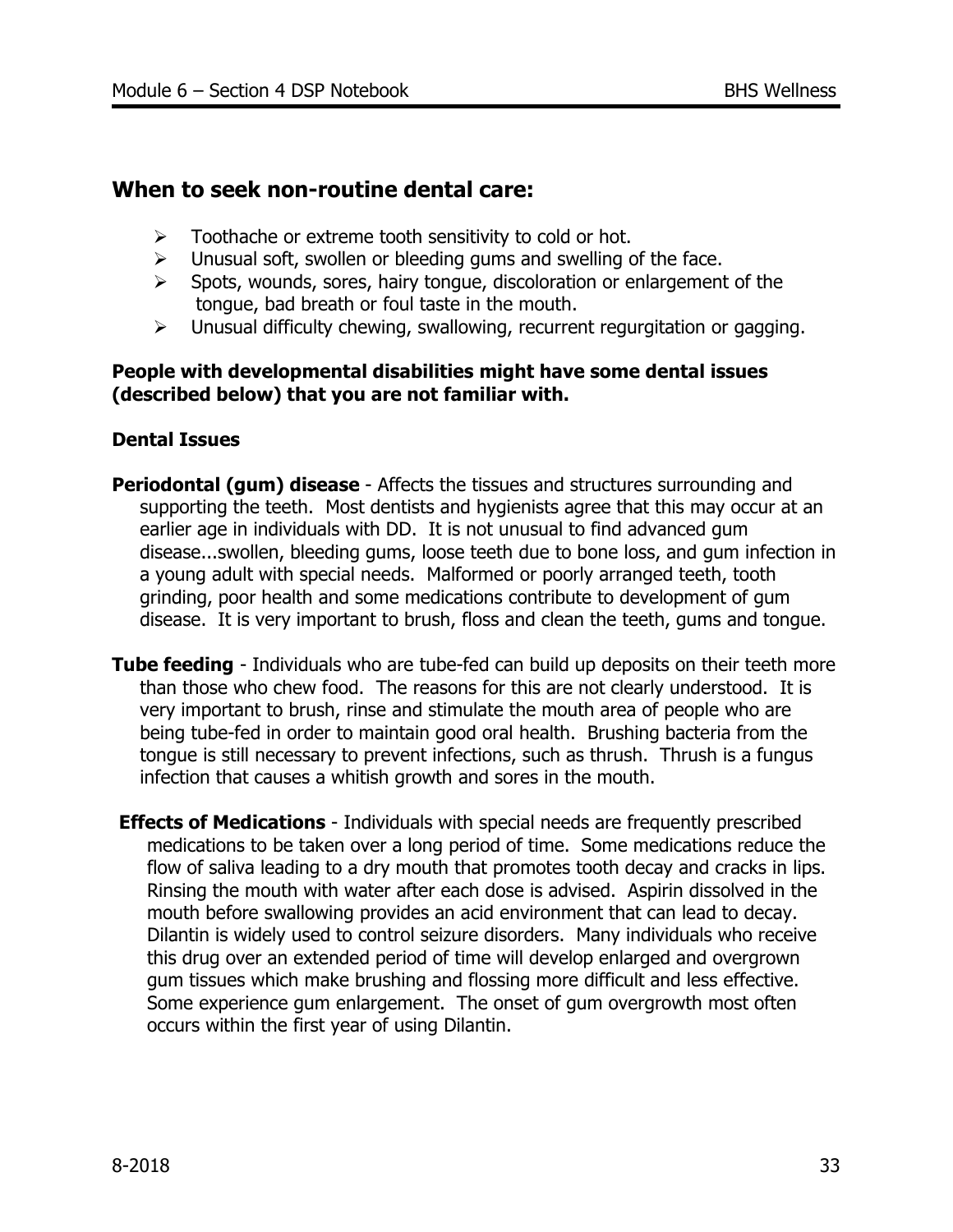- **Sugar Content of Medications** Liquid medications contain up to 84% sucrose with most having more than 40% sugar content. These are often given before a rest time or at bedtime. When asleep, the decrease in salivary flow does not allow the liquid to wash away. The sugary solution stays in the mouth, leading to tooth decay. If possible, give the medication while the individual is awake and have him/her rinse the mouth or brush immediately after a dose. Also, ask your pharmacist if a sugar-free medication is available.
- **Dry Mouth** May occur from mouth breathing and medications. Mouthwash containing alcohol may lead to dehydration of an already dry mouth. Offering lots of water will help insure adequate hydration of the body.
- **Drooling** Excessive drooling is often seen in persons with disabilities who have poor oral-muscular control, not necessarily because of an excessive amount of saliva production. Facial chapping may occur. OT may reduce the incidence of drooling.
- **Pouching (food retention in the mouth)** Pouching is a habit found in some persons with DD. Storing of food in the cheek or palate may be done to prolong the taste of food or medicine or because of oral-muscular dysfunction. Help avoid pouching by:
	- Χ Inspecting the mouth after giving food or medications to remove any remaining material.
	- Χ Giving liquid medication, rather than pills.
	- Χ Giving medications with fluids to encourage swallowing.
	- Χ When a medication can be crushed without adversely affecting the drug's absorption, it can be given along with artificially sweetened applesauce or pudding.

Self Injurious Behavior - Lip biting after taking a local, oral anesthetic may occur in individuals who do not understand the sensation of a local anesthesia. Prevention is not always possible and caregivers must closely watch these individuals. Chronic lip biting can result in large sores requiring the use of antibiotic therapy to prevent secondary infection. If this persists, the dentist may recommend an appliance or even tooth extraction(s) as a remedy. Severe root exposure due to scraping the gum tissue with a fingernail may come from a behavior developed by some individuals. Positive behavior support skills or use of a mouth guard to cover the teeth may be needed to decrease the behavior.

**Dental Implications of Down Syndrome** - The tongue may appear large, giving an open mouth appearance. There is evidence that the tongue is actually of normal size but appears large and protruding due to a narrow nasopharynx and enlarged tonsils and adenoids. A high palate becomes a place to pocket food and may be hard for the individual or caregiver to keep clean. Proper care of this area includes frequent brushing. Good oral hygiene is necessary to prevent gum disease. Cardiac abnormalities may require preventative antibiotic treatment before dental treatment.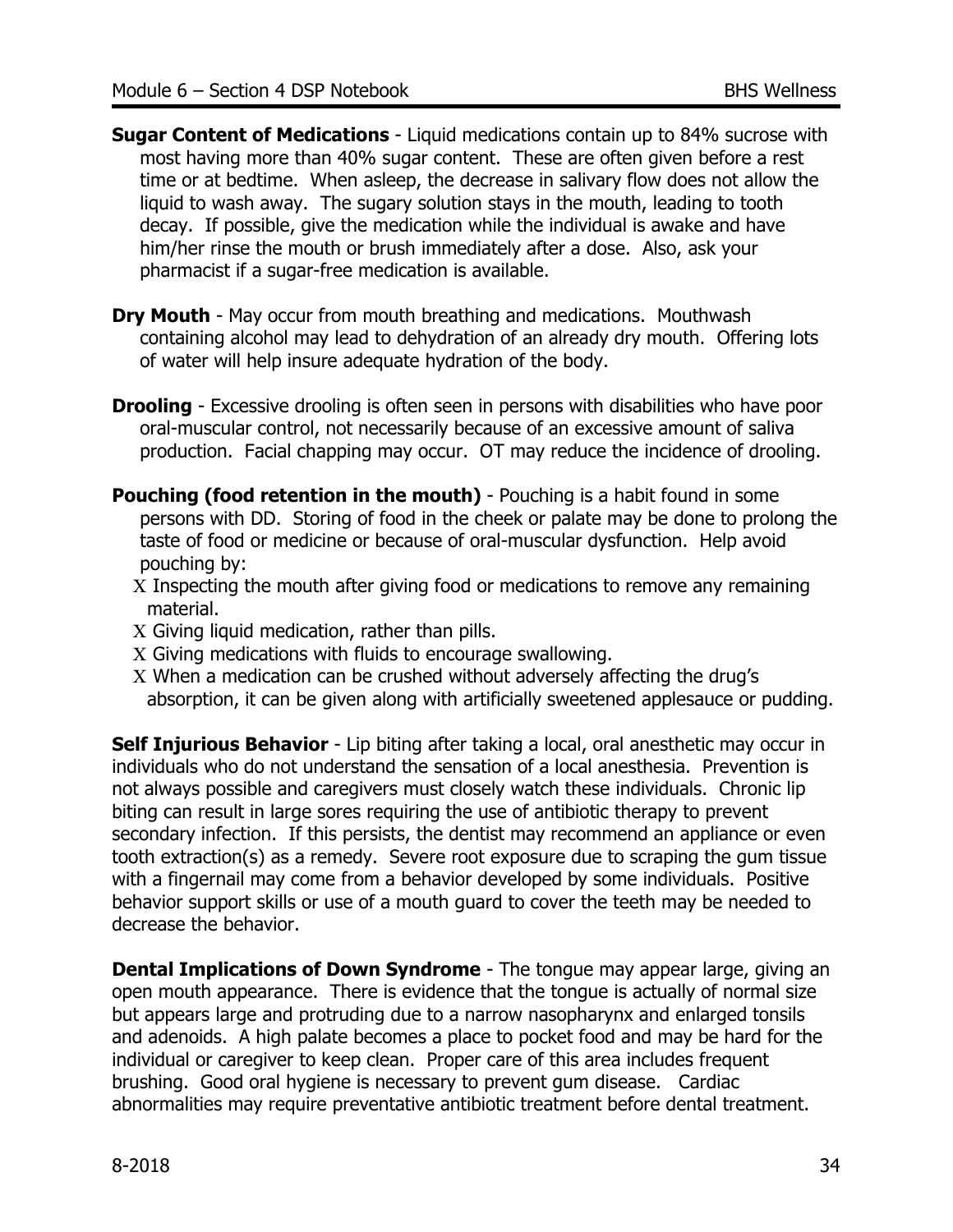**Canker Sores** - Injuries to the mouth, infection, female hormones or stress can also cause individuals with DD to have canker sores. These are painful, open sores in the mouth and cheek that can take 7-10 days to heal. The dentist (or doctor) can provide a topical medication (or a prescription for an over-the-counter medication) to ease the pain. People who have canker sores should chew their food slowly and use a soft bristle toothbrush to avoid injury to the inside of the mouth.

**Risk Factors** - There are a variety of risk factors which can lead to a mouth, teeth or throat problem for any person. There are also additional risk factors for some people with DD that call for close observation by caregivers and frequent regular check ups. Poor habits or techniques of oral hygiene, such as not brushing or flossing correctly or enough can also lead to difficulties.

- $\blacktriangleright$  A poor diet, like not eating well-balanced and nutritious meals or frequent snacking on sweets.
- $\blacktriangleright$ Not seeing a dentist regularly for check ups and professional teeth cleaning.
- $\blacktriangleright$  Smoking or drinking alcohol to excess, which can damage teeth, gums and other mouth tissues.
- $\blacktriangleright$  Motor impairments which limit the ability to chew or swallow properly and/or to care for teeth.
- $\blacktriangleright$ Insensitivity to pain or inability to identify it to a caregiver.
- $\blacktriangleright$ The side effects of medications, such as gums growing onto the teeth.
- $\blacktriangleright$ A fear of dentists or doctors or the dental examination process.
- $\blacktriangleright$  Taking liquid medicines (high in sugar) without brushing or rinsing afterwards.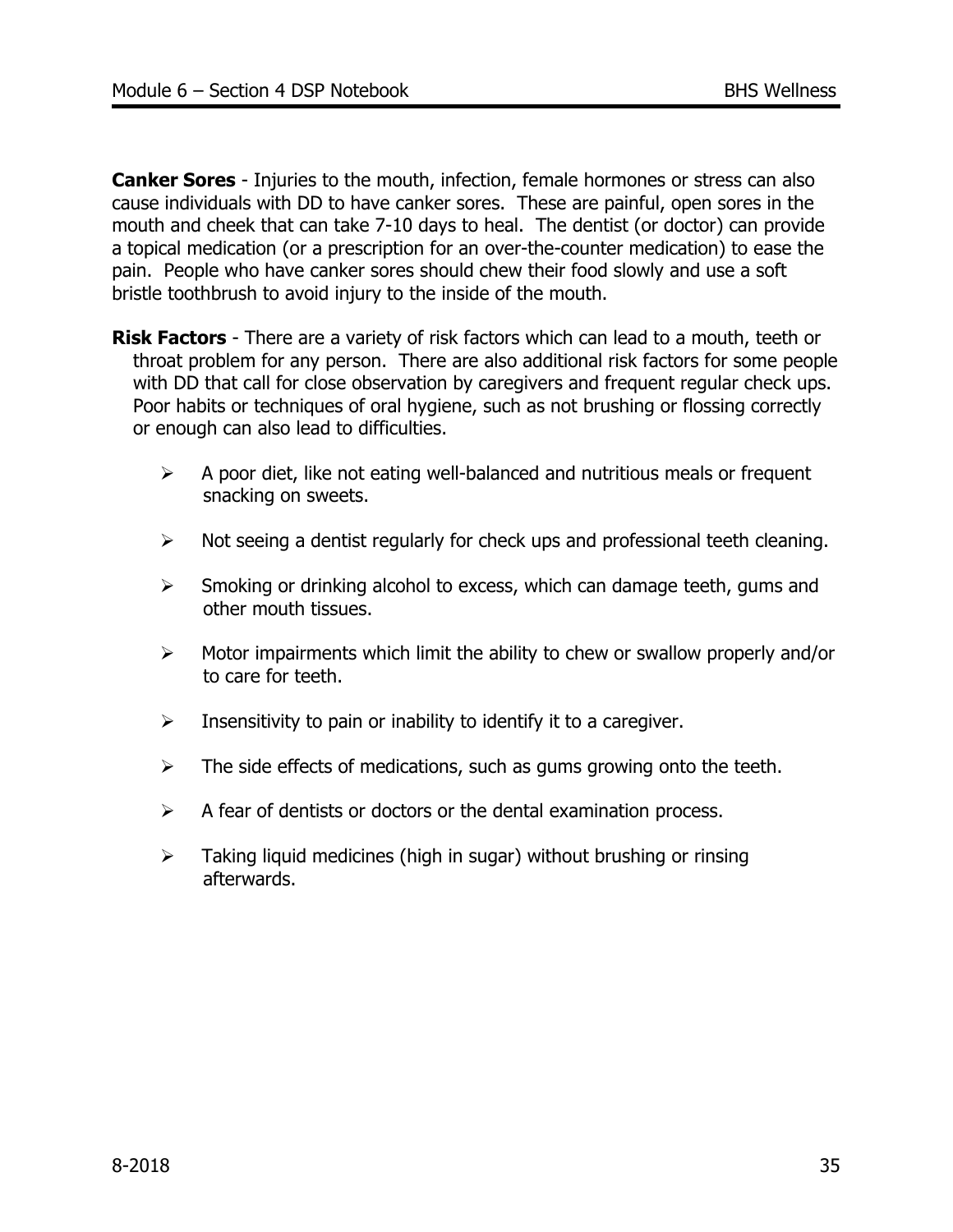**Prevention** - There are ways to avoid the special dental concerns of people with DD.

- $\blacktriangleright$  Good dental hygiene, such as brushing and flossing at least twice daily.
- $\blacktriangleright$
- $\blacktriangleright$  A proper diet and avoiding sugary snacks.
- $\blacktriangleright$
- $\blacktriangleright$  Use of fluoride (toothpaste, mouthwash) and sealants (plastic covers applied to the molars).
- $\blacktriangleright$
- $\blacktriangleright$  A dental check-up or cleaning at regular (6-12 month) intervals.
- $\blacktriangleright$
- $\blacktriangleright$  Keep an accurate and complete health history for the dentist.
- $\blacktriangleright$
- $\blacktriangleright$  Follow/encourage good eating habits, avoiding sugary and starchy snacks without brushing (or at least rinsing) afterwards.
- $\blacktriangleright$
- $\blacktriangleright$  Deal effectively with anxiety about dental and medical services where it interferes with being seen and treated properly.
- $\blacktriangleright$
- $\blacktriangleright$  Assist with eating or modify (cut up, mash) food if the person is prone to eating too quickly, not eating properly or has a poor gag reflex.

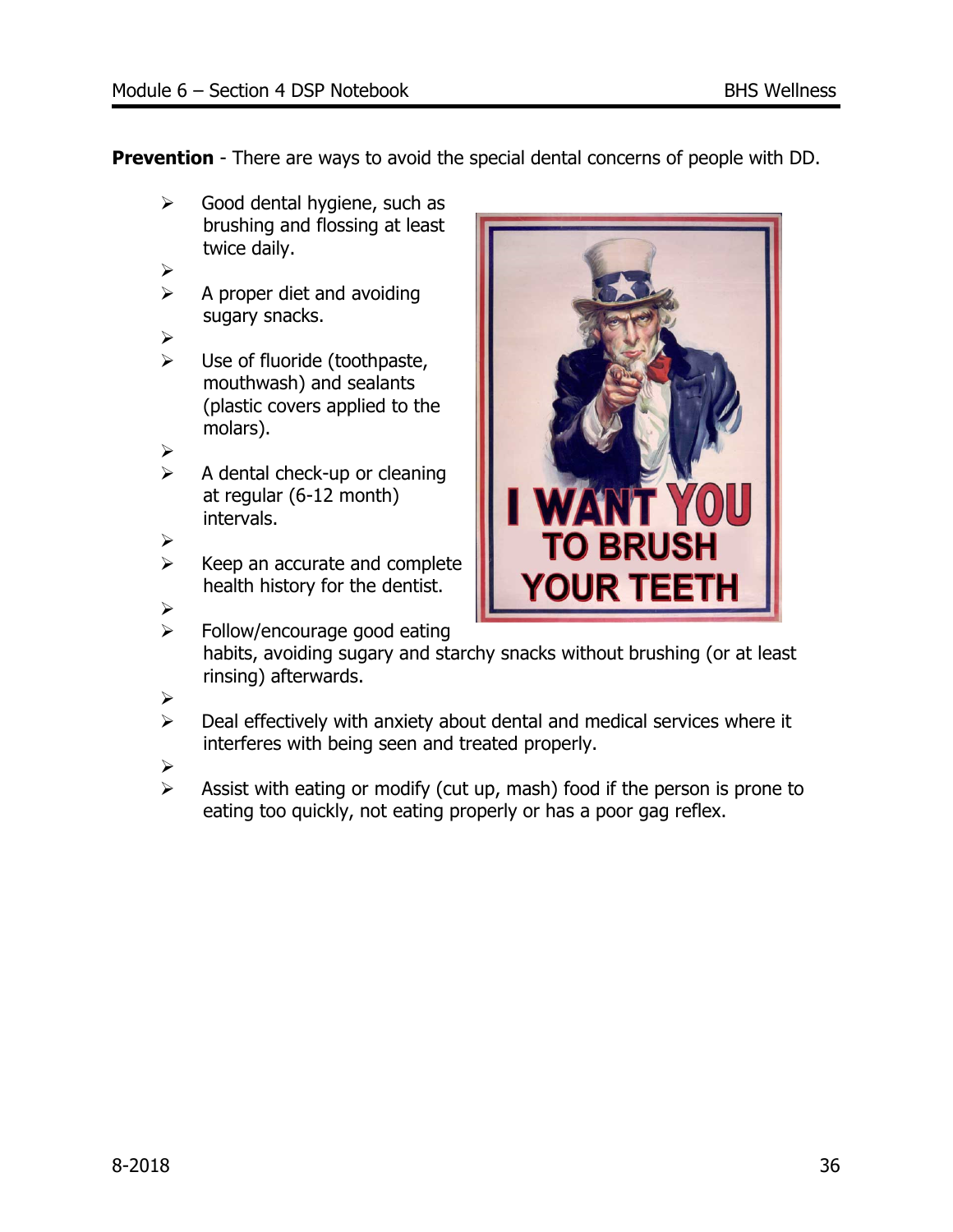### WOMEN'S ANNUAL EXAMS

When getting an annual physical, the women you support may receive a pelvic exam. It is important to prepare the individual for this invasive and sometimes embarrassing event. The following guidelines may give you some insight as to the discussion you may want to have before the examination.

The doctor will then examine the uterus, cervix, fallopian tubes, and ovaries by inserting a lubricated, gloved fingertip inside the vagina with the other hand on the abdomen.

The whole procedure takes less than five minutes and is virtually painless. The adolescent girls and women that you are supporting may have menstrual periods every month that may require your assistance. You may need to train the women on the use of sanitary napkins, mini pads, or tampons. The guidelines below may be helpful when you assist with this and to point out areas that need to be mentioned to a doctor.

Note: You may be asked to chart the monthly periods for a particular female if that information is required by a physician.

### Menstrual Care

Menstruation is a normal part of a female's life. Personal hygiene is especially important during menstruation to prevent odors. Individuals may need extra attention during this time.

- Χ Female staff, only, should assist with this skill.
- Χ If other symptoms occur (cramps, etc.), check with the woman's physician to obtain medications.
- Χ Always obtain permission from the individual and discuss what you are going to do when you do it.
- Χ The decision to use tampons or sanitary napkins may rest with the individual, her physician, or the nurse.

Pads: These are used externally. They come in a variety of shapes and thicknesses. Most have adhesive strips to keep them in place inside underpants. Every brand can do the job, but there are a few differences. Some are for extra absorbency. Some have side panels to prevent leaking. Don't use a panty liner except on very light days.